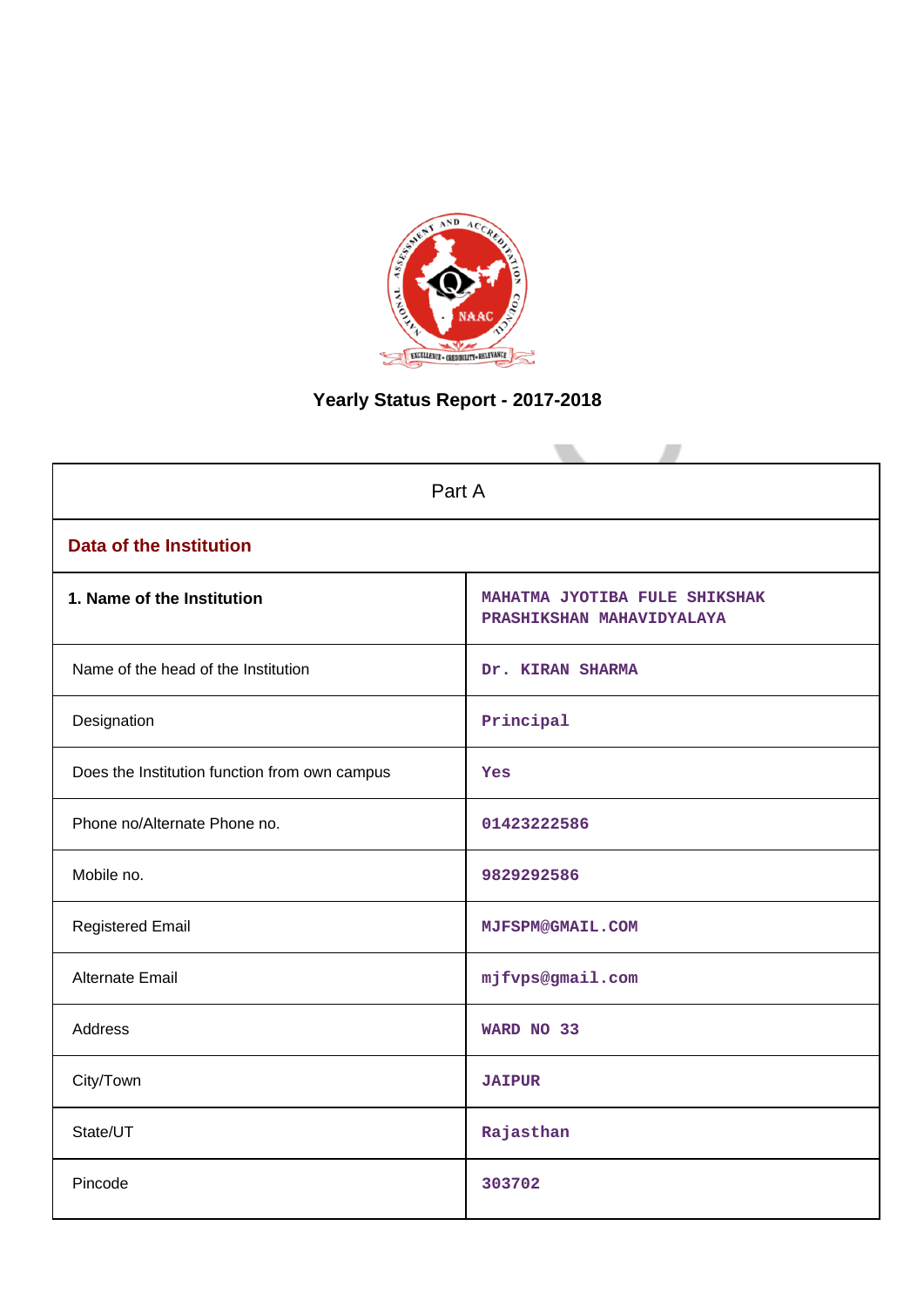| 2. Institutional Status                                  |                                |
|----------------------------------------------------------|--------------------------------|
| Affiliated / Constituent                                 | Affiliated                     |
| Type of Institution                                      | Women                          |
| Location                                                 | Urban                          |
| <b>Financial Status</b>                                  | private                        |
| Name of the IQAC co-ordinator/Director                   | Mr. VIKAS BUNKAR               |
| Phone no/Alternate Phone no.                             | 01423222586                    |
| Mobile no.                                               | 9929604002                     |
| <b>Registered Email</b>                                  | mjfspm@gmail.com               |
| <b>Alternate Email</b>                                   | mjfvps@gmail.com               |
| 3. Website Address                                       |                                |
| Web-link of the AQAR: (Previous Academic Year)           | http://mjfspm.org/pdf/AQAR.pdf |
| 4. Whether Academic Calendar prepared during<br>the year | Yes                            |

 if yes,whether it is uploaded in the institutional website: http://mjfspm.org/pdf/Academic-

# **5. Accrediation Details**

|                                  | Cycle | Grade | <b>CGPA</b>              | Year of      | Validity          |                   |
|----------------------------------|-------|-------|--------------------------|--------------|-------------------|-------------------|
|                                  |       |       |                          | Accrediation | Period From       | Period To         |
|                                  |       | в     | 2.48                     | 2017         | $28 - Mar - 2017$ | $27 - Mar - 2022$ |
|                                  |       |       |                          |              |                   |                   |
| 6. Date of Establishment of IQAC |       |       | $21 - \text{Feb} - 2013$ |              |                   |                   |

Calendar.pdf

# **7. Internal Quality Assurance System**

| Quality initiatives by IQAC during the year for promoting quality culture                                           |                   |    |  |  |  |
|---------------------------------------------------------------------------------------------------------------------|-------------------|----|--|--|--|
| Number of participants/ beneficiaries<br>Item /Title of the quality initiative by<br>Date & Duration<br><b>IQAC</b> |                   |    |  |  |  |
| Call regular meetings of<br>I.Q.A.C. and evaluate the                                                               | $05 - Ju1 - 2017$ | 21 |  |  |  |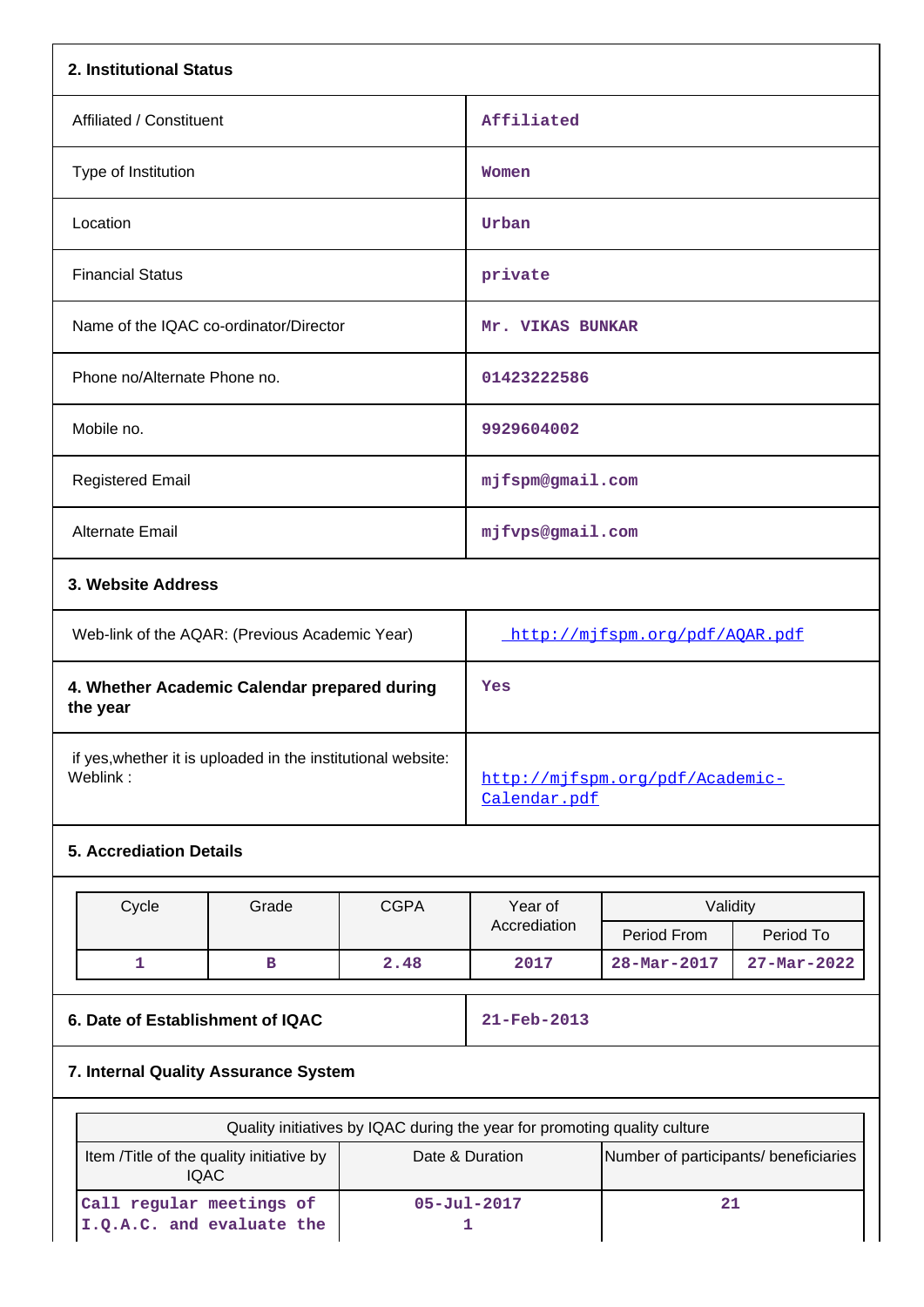|                                                                                                                   | achievements of all<br>departments and related<br>organs.                                                                                                            |                       |  |           |                        |  |                                |             |  |
|-------------------------------------------------------------------------------------------------------------------|----------------------------------------------------------------------------------------------------------------------------------------------------------------------|-----------------------|--|-----------|------------------------|--|--------------------------------|-------------|--|
|                                                                                                                   | College audit report                                                                                                                                                 |                       |  |           | $01 - Jun - 2018$<br>1 |  |                                | 19          |  |
|                                                                                                                   | <b>Blood Donation camp</b>                                                                                                                                           |                       |  |           | $07 - Jun - 2018$<br>1 |  |                                | 138         |  |
|                                                                                                                   |                                                                                                                                                                      |                       |  |           | No Files Uploaded !!!  |  |                                |             |  |
|                                                                                                                   | 8. Provide the list of funds by Central/ State Government- UGC/CSIR/DST/DBT/ICMR/TEQIP/World<br><b>Bank/CPE of UGC etc.</b>                                          |                       |  |           |                        |  |                                |             |  |
|                                                                                                                   | Institution/Departmen<br>t/Faculty                                                                                                                                   | Scheme                |  |           | <b>Funding Agency</b>  |  | Year of award with<br>duration | Amount      |  |
|                                                                                                                   | <b>NIL</b>                                                                                                                                                           | <b>NIL</b>            |  |           | <b>NIL</b>             |  | 2018<br>$\mathbf{0}$           | $\mathbf 0$ |  |
|                                                                                                                   |                                                                                                                                                                      |                       |  |           | No Files Uploaded !!!  |  |                                |             |  |
|                                                                                                                   | 9. Whether composition of IQAC as per latest<br><b>NAAC</b> guidelines:                                                                                              |                       |  |           | Yes                    |  |                                |             |  |
|                                                                                                                   | Upload latest notification of formation of IQAC                                                                                                                      |                       |  |           | View File              |  |                                |             |  |
|                                                                                                                   | 10. Number of IQAC meetings held during the<br>year :                                                                                                                |                       |  |           | 5                      |  |                                |             |  |
|                                                                                                                   | The minutes of IQAC meeting and compliances to the<br>decisions have been uploaded on the institutional<br>website                                                   |                       |  |           | Yes                    |  |                                |             |  |
|                                                                                                                   | Upload the minutes of meeting and action taken report                                                                                                                |                       |  |           | View File              |  |                                |             |  |
| 11. Whether IQAC received funding from any of<br>the funding agency to support its activities<br>during the year? |                                                                                                                                                                      |                       |  | <b>No</b> |                        |  |                                |             |  |
|                                                                                                                   | 12. Significant contributions made by IQAC during the current year (maximum five bullets)                                                                            |                       |  |           |                        |  |                                |             |  |
|                                                                                                                   | Orientation Programme College audit report Awareness relies Blood donation camp<br><b>Remedy Classes</b>                                                             |                       |  |           |                        |  |                                |             |  |
|                                                                                                                   |                                                                                                                                                                      | No Files Uploaded !!! |  |           |                        |  |                                |             |  |
|                                                                                                                   | 13. Plan of action chalked out by the IQAC in the beginning of the academic year towards Quality<br>Enhancement and outcome achieved by the end of the academic year |                       |  |           |                        |  |                                |             |  |
| Plan of Action                                                                                                    |                                                                                                                                                                      |                       |  |           | Achivements/Outcomes   |  |                                |             |  |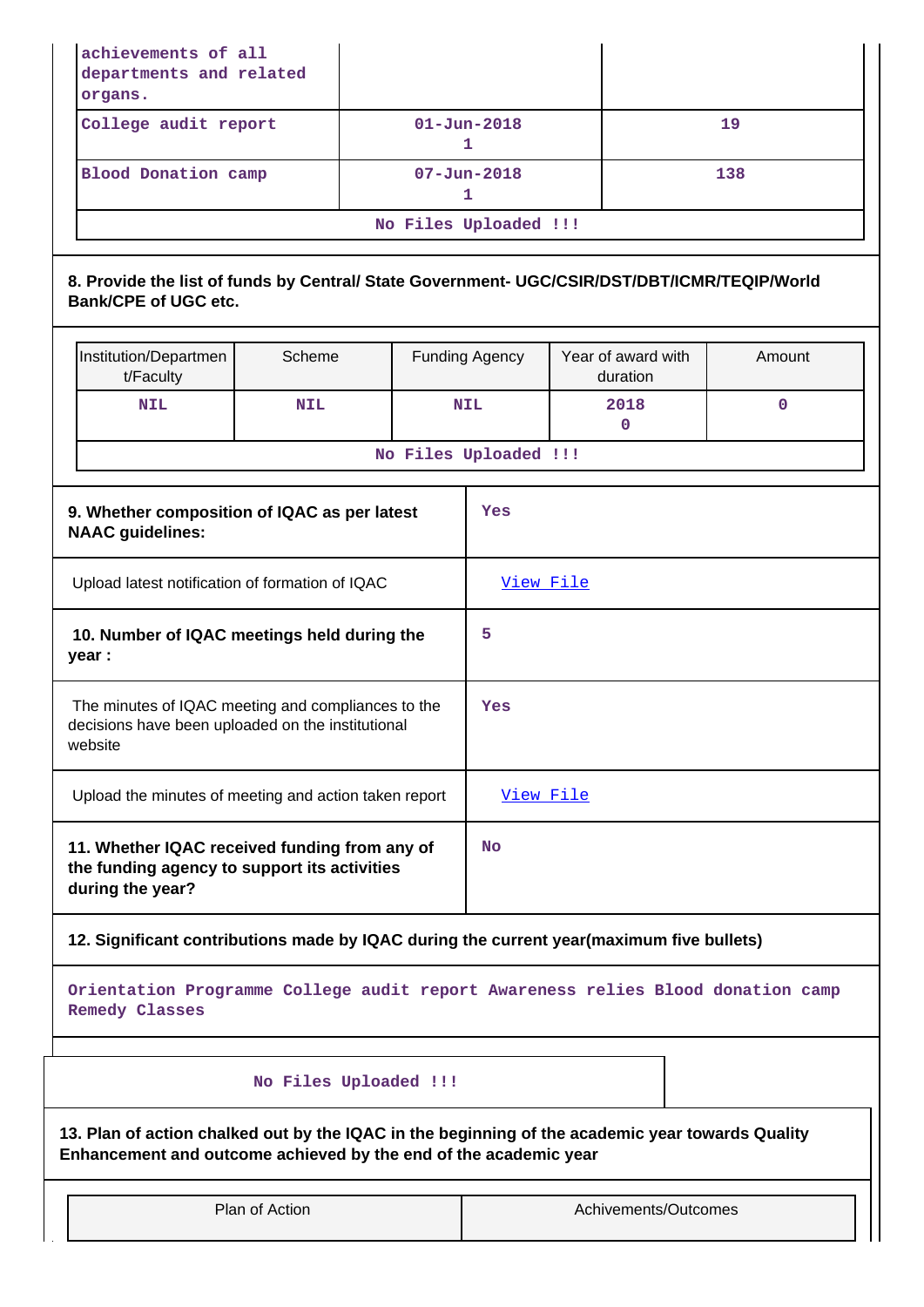| Morning Assembly & News<br>Seminar & Workshop on innovation<br>Communicative English Programme                       | To update general Knowledge related to<br>country and word. To develop good model<br>values<br>To make the b.Ed. students a brief<br>knowledge & innovation on new B.Ed<br>Syllabus<br>To develop fluency in english and get |  |  |
|----------------------------------------------------------------------------------------------------------------------|------------------------------------------------------------------------------------------------------------------------------------------------------------------------------------------------------------------------------|--|--|
| Workshops Organized Tutorial Cultural<br>Classes.                                                                    | good placement<br>All Faculty members participated taken<br>advantage of classes.                                                                                                                                            |  |  |
|                                                                                                                      | No Files Uploaded !!!                                                                                                                                                                                                        |  |  |
| 14. Whether AQAR was placed before statutory<br>body?                                                                | Yes                                                                                                                                                                                                                          |  |  |
| Name of Statutory Body                                                                                               | <b>Meeting Date</b>                                                                                                                                                                                                          |  |  |
| Managing Committee of College                                                                                        | $26 - Jan - 2018$                                                                                                                                                                                                            |  |  |
| 15. Whether NAAC/or any other accredited<br>body(s) visited IQAC or interacted with it to<br>assess the functioning? | <b>No</b>                                                                                                                                                                                                                    |  |  |
| 16. Whether institutional data submitted to<br>AISHE:                                                                | Yes                                                                                                                                                                                                                          |  |  |
| Year of Submission                                                                                                   | 2018                                                                                                                                                                                                                         |  |  |
| Date of Submission                                                                                                   | 22-Dec-2018                                                                                                                                                                                                                  |  |  |
| 17. Does the Institution have Management<br><b>Information System?</b>                                               | Yes                                                                                                                                                                                                                          |  |  |
| If yes, give a brief descripiton and a list of modules<br>currently operational (maximum 500 words)                  | Yes, the college has a management<br>information system.                                                                                                                                                                     |  |  |

**Part B** 

## **CRITERION I – CURRICULAR ASPECTS**

#### **1.1 – Curriculum Planning and Implementation**

 1.1.1 – Institution has the mechanism for well planned curriculum delivery and documentation. Explain in 500 words

 **As the college follows the syllabus and curriculum of university of Rajasthan there is no scope of curriculum development. However the college has its own academic calendar to run and complete the syllabus. However, teachers take part in meeting of the staff council, teacher council from time to time. Few faculty members also participate in university curriculum development as member of Board of studies.**

1.1.2 – Certificate/ Diploma Courses introduced during the academic year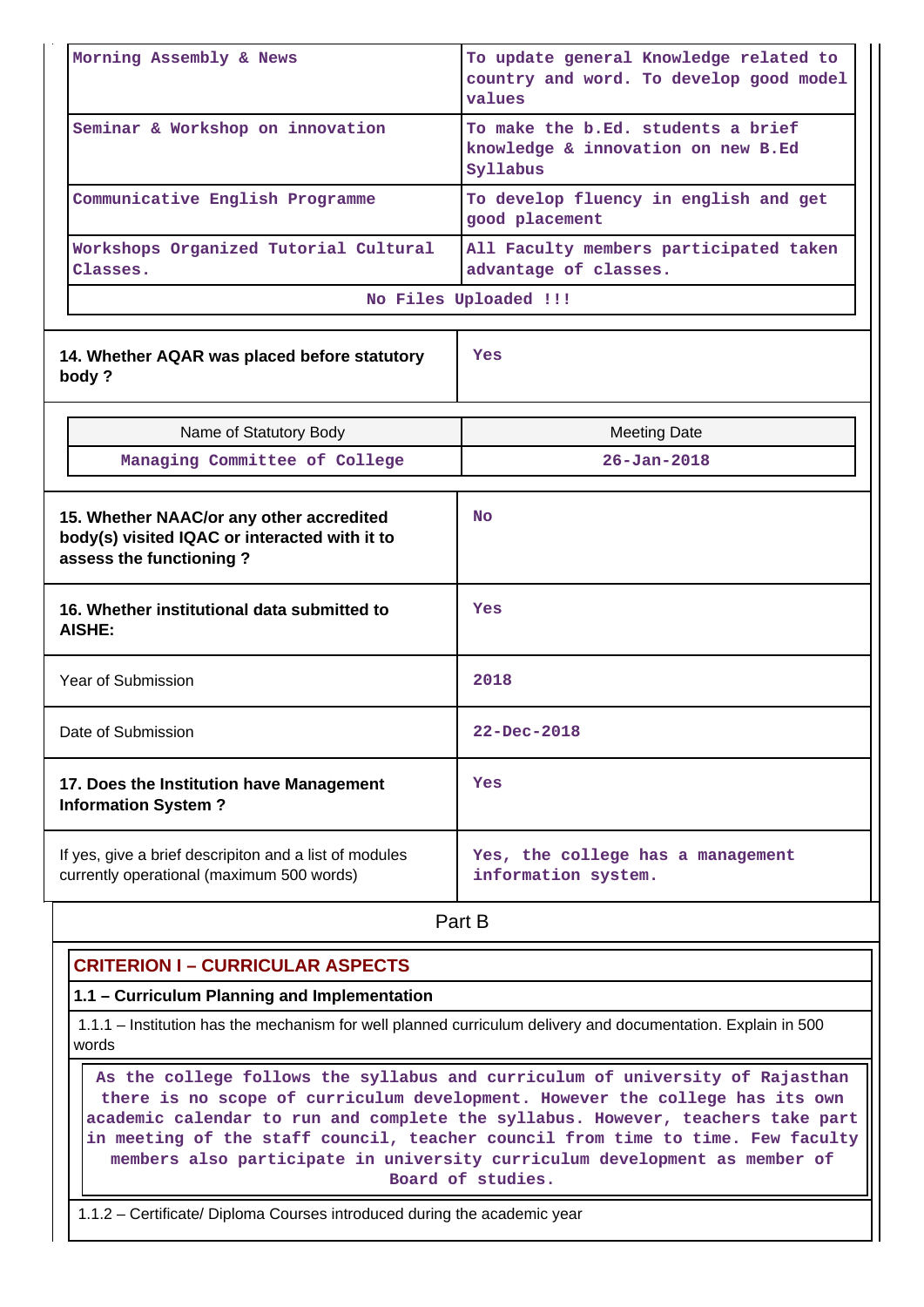| Certificate                                                                                                                                                                                                                                                                                                                                                                            | Diploma Courses                                                                                                                                                          | Dates of<br>Introduction | Duration          | Focus on employ<br>ability/entreprene<br>urship                 | <b>Skill</b><br>Development |
|----------------------------------------------------------------------------------------------------------------------------------------------------------------------------------------------------------------------------------------------------------------------------------------------------------------------------------------------------------------------------------------|--------------------------------------------------------------------------------------------------------------------------------------------------------------------------|--------------------------|-------------------|-----------------------------------------------------------------|-----------------------------|
| 0                                                                                                                                                                                                                                                                                                                                                                                      | 0                                                                                                                                                                        | Nil                      | 0                 | 0                                                               | 0                           |
| 1.2 - Academic Flexibility                                                                                                                                                                                                                                                                                                                                                             |                                                                                                                                                                          |                          |                   |                                                                 |                             |
|                                                                                                                                                                                                                                                                                                                                                                                        | 1.2.1 - New programmes/courses introduced during the academic year                                                                                                       |                          |                   |                                                                 |                             |
|                                                                                                                                                                                                                                                                                                                                                                                        | Programme/Course                                                                                                                                                         | Programme Specialization |                   | Dates of Introduction                                           |                             |
|                                                                                                                                                                                                                                                                                                                                                                                        | <b>Nill</b>                                                                                                                                                              |                          | $\mathbf 0$       |                                                                 | Nill                        |
|                                                                                                                                                                                                                                                                                                                                                                                        |                                                                                                                                                                          |                          | No file uploaded. |                                                                 |                             |
|                                                                                                                                                                                                                                                                                                                                                                                        | 1.2.2 - Programmes in which Choice Based Credit System (CBCS)/Elective course system implemented at the<br>affiliated Colleges (if applicable) during the academic year. |                          |                   |                                                                 |                             |
|                                                                                                                                                                                                                                                                                                                                                                                        | Name of programmes adopting<br><b>CBCS</b>                                                                                                                               | Programme Specialization |                   | Date of implementation of<br><b>CBCS/Elective Course System</b> |                             |
|                                                                                                                                                                                                                                                                                                                                                                                        | <b>Nill</b>                                                                                                                                                              |                          | 0                 |                                                                 | Nill                        |
|                                                                                                                                                                                                                                                                                                                                                                                        | 1.2.3 - Students enrolled in Certificate/ Diploma Courses introduced during the year                                                                                     |                          |                   |                                                                 |                             |
|                                                                                                                                                                                                                                                                                                                                                                                        |                                                                                                                                                                          | Certificate              |                   | Diploma Course                                                  |                             |
|                                                                                                                                                                                                                                                                                                                                                                                        | <b>Number of Students</b>                                                                                                                                                |                          | Nil               |                                                                 | Nil                         |
| 1.3 - Curriculum Enrichment                                                                                                                                                                                                                                                                                                                                                            |                                                                                                                                                                          |                          |                   |                                                                 |                             |
| 1.3.1 - Value-added courses imparting transferable and life skills offered during the year                                                                                                                                                                                                                                                                                             |                                                                                                                                                                          |                          |                   |                                                                 |                             |
|                                                                                                                                                                                                                                                                                                                                                                                        | <b>Value Added Courses</b>                                                                                                                                               | Date of Introduction     |                   | Number of Students Enrolled                                     |                             |
|                                                                                                                                                                                                                                                                                                                                                                                        | 0                                                                                                                                                                        |                          | <b>Nill</b>       |                                                                 | Nill                        |
|                                                                                                                                                                                                                                                                                                                                                                                        |                                                                                                                                                                          |                          | No file uploaded. |                                                                 |                             |
|                                                                                                                                                                                                                                                                                                                                                                                        | 1.3.2 - Field Projects / Internships under taken during the year                                                                                                         |                          |                   |                                                                 |                             |
|                                                                                                                                                                                                                                                                                                                                                                                        | Project/Programme Title                                                                                                                                                  | Programme Specialization |                   | No. of students enrolled for Field<br>Projects / Internships    |                             |
|                                                                                                                                                                                                                                                                                                                                                                                        | <b>BEd</b>                                                                                                                                                               |                          | School Intership  |                                                                 | 189                         |
|                                                                                                                                                                                                                                                                                                                                                                                        |                                                                                                                                                                          |                          | View File         |                                                                 |                             |
| 1.4 - Feedback System                                                                                                                                                                                                                                                                                                                                                                  |                                                                                                                                                                          |                          |                   |                                                                 |                             |
|                                                                                                                                                                                                                                                                                                                                                                                        | 1.4.1 – Whether structured feedback received from all the stakeholders.                                                                                                  |                          |                   |                                                                 |                             |
| <b>Students</b>                                                                                                                                                                                                                                                                                                                                                                        |                                                                                                                                                                          |                          |                   | Yes                                                             |                             |
| <b>Teachers</b>                                                                                                                                                                                                                                                                                                                                                                        |                                                                                                                                                                          |                          |                   | Yes                                                             |                             |
| Employers                                                                                                                                                                                                                                                                                                                                                                              |                                                                                                                                                                          |                          |                   | Yes                                                             |                             |
| Alumni                                                                                                                                                                                                                                                                                                                                                                                 |                                                                                                                                                                          |                          |                   | Yes                                                             |                             |
| Yes<br>Parents                                                                                                                                                                                                                                                                                                                                                                         |                                                                                                                                                                          |                          |                   |                                                                 |                             |
| 1.4.2 – How the feedback obtained is being analyzed and utilized for overall development of the institution?<br>(maximum 500 words)                                                                                                                                                                                                                                                    |                                                                                                                                                                          |                          |                   |                                                                 |                             |
| <b>Feedback Obtained</b>                                                                                                                                                                                                                                                                                                                                                               |                                                                                                                                                                          |                          |                   |                                                                 |                             |
| The institution has adopted well oriented mechanism of getting feedback<br>exchange of information with regards to the curricular and co-curricular<br>aspects of the B.Ed. course being run in the institution. Giving their<br>Suggestion through E-mail. Parent Teacher Association (PTA) meeting are<br>conducted. The feedback is obtained from parents regarding the college and |                                                                                                                                                                          |                          |                   |                                                                 |                             |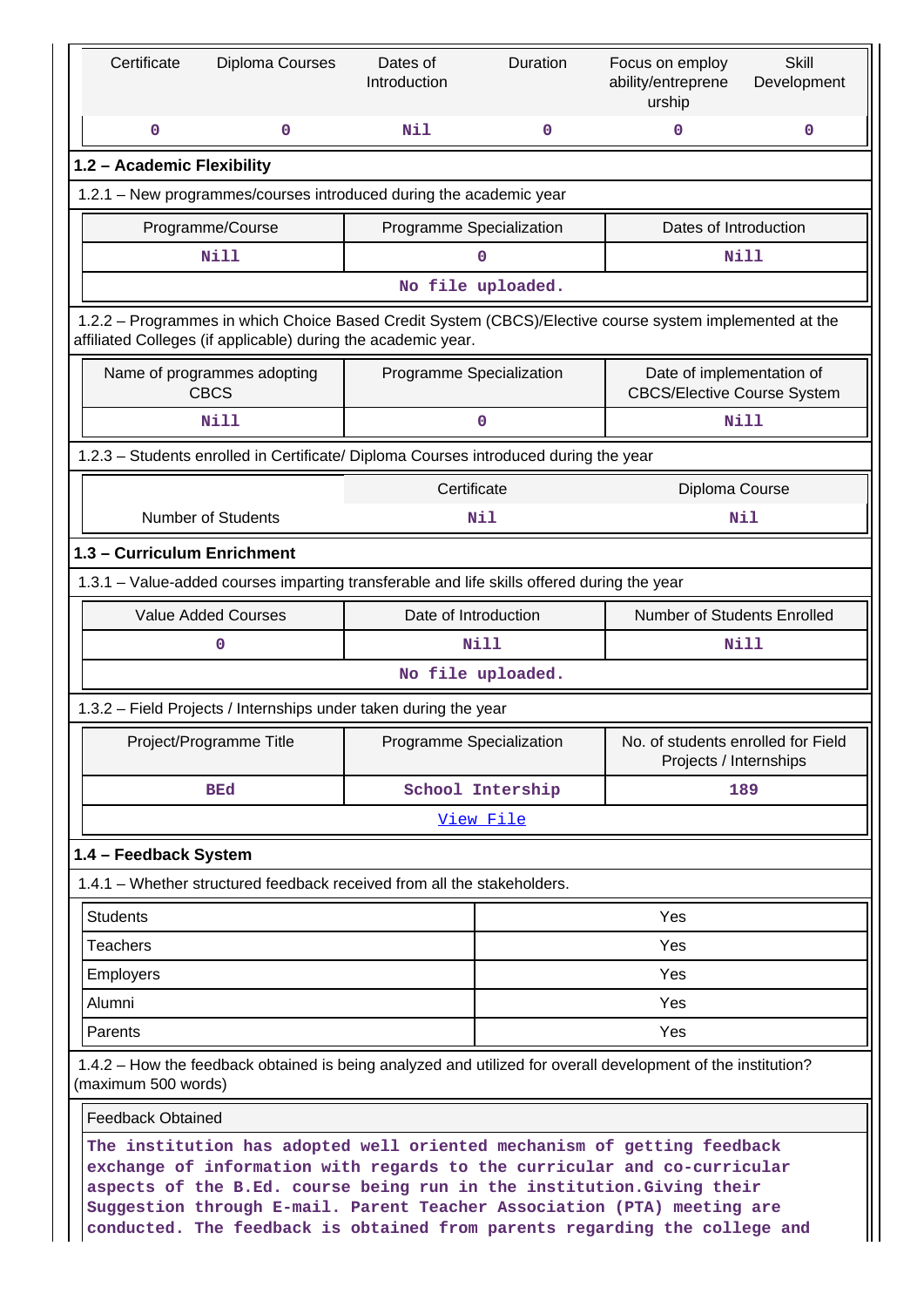**parents to discuss students discipline, attendance, dress code and internal examinations. Feedback on curriculum by Employers: Employers of the institution indirectly participate in the curriculum development by provisional man material resources, moral and financial support to organize extension lectures and to attend workshop and seminars regarding curriculum development. Feedback on curriculum by Teaching Staff: The institution h its Internal Curriculum Review Reform Committee consisting staff members subject experts. This committee analyses the existing curriculum of the B.Ed. course, finds out the needs difficulties of the student- teachers an provide suggestive measures for the modification in the curriculum. The faculty members meet after every academic activity to review and discuss strengths and weaknesses of the activities. They also provide suggestive measures for improvement in these academic activities. The existing word related to curriculum aspects of the college are discussed in the staff council meeting. Teachers play an active role in the tutorials to solve problems of student-teachers regarding the curriculum. Feedback on curriculum by the Community: ? The institution has established a cordial linkage wi the community. There are various occasions where the Institution and the community come together. At the time of every meeting formal informal feedback is received from the community regarding the curriculum. Some o activities are: The institution has established extension linkages will Community and local educational institutions i.e. practice teaching school colleges. We also organize various services/activities in the community as vaccination camp, awareness programme , Blood Donation Camp, Tree Plantation etc. and also received feedback**

## **CRITERION II – TEACHING- LEARNING AND EVALUATION**

#### **2.1 – Student Enrolment and Profile**

| 2.1.1 – Demand Ratio during the year |  |
|--------------------------------------|--|
|--------------------------------------|--|

| Name of the<br>Programme | Programme<br>Specialization | Number of seats<br>available | Number of<br>Application received | <b>Students Enrolled</b> |
|--------------------------|-----------------------------|------------------------------|-----------------------------------|--------------------------|
| <b>BEd</b>               | B.Ed                        | 100                          | 96                                | 96                       |
|                          |                             | View File                    |                                   |                          |

#### **2.2 – Catering to Student Diversity**

2.2.1 – Student - Full time teacher ratio (current year data)

| Year | Number of          | Number of          | Number of                          | Number of         | Number of        |
|------|--------------------|--------------------|------------------------------------|-------------------|------------------|
|      | students enrolled  | students enrolled  | fulltime teachers                  | fulltime teachers | teachers         |
|      | in the institution | in the institution | available in the                   | available in the  | teaching both UG |
|      | (UG)               | (PG)               | institution                        | institution       | and PG courses   |
|      |                    |                    | teaching only UG Iteaching only PG |                   |                  |
|      |                    |                    | courses                            | courses           |                  |
| 2017 | 96                 | Nill               | 16                                 | Nill              | 16               |

#### **2.3 – Teaching - Learning Process**

 2.3.1 – Percentage of teachers using ICT for effective teaching with Learning Management Systems (LMS), Elearning resources etc. (current year data)

| Number of<br>Teachers on Roll | Number of<br>teachers using<br>ICT (LMS, e-<br>Resources) | <b>ICT Tools and</b><br>resources<br>available | Number of ICT<br>enabled<br><b>Classrooms</b> | Numberof smart<br>classrooms | E-resources and<br>techniques used |  |
|-------------------------------|-----------------------------------------------------------|------------------------------------------------|-----------------------------------------------|------------------------------|------------------------------------|--|
| Nill                          | Nill                                                      | Nill                                           | Nill                                          | Nill                         | Nill                               |  |
| No file uploaded.             |                                                           |                                                |                                               |                              |                                    |  |
| No file uploaded.             |                                                           |                                                |                                               |                              |                                    |  |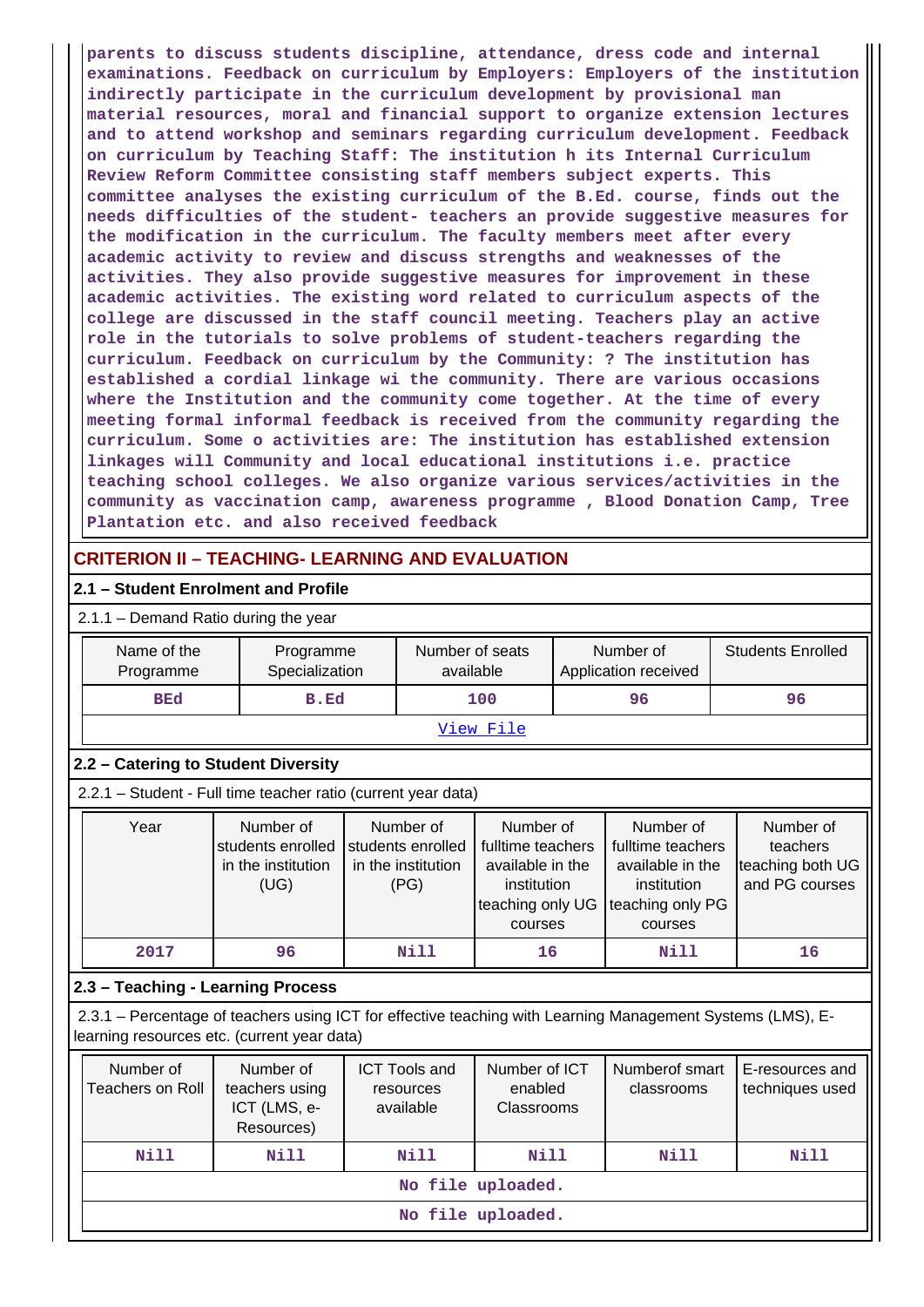#### 2.3.2 – Students mentoring system available in the institution? Give details. (maximum 500 words)

 The role of teacher educator and Pupil teacher has been redefined us to the global trends and needs of the schools children. Through a balanced blending of traditional methodology with ICT and technology, we prepare the student – teachers to become independent, creative and confident eno face the world. The institution and faculty members are prompt in guiding the student –teachers to i the technology like OHP, LCD Projector, Slide Projector, Internet, Computers, Radio, T.V Other audio aids with face to face sessions to present the content effectively. Teacher educator demonstrate justifies the judicious use of appropriate methodology in handling and mastery learning in ICT use faculty members are the 'Model user of ICT'. They make good use of power point presentations and based instructional resources for instructions, orientation for conducting different curricular and curricular activities. The student teacher imitates and learns different skills during their work education classes especially during Chalk Board Writing, Handling of equipments preparing teaching aids. In the "Smart Class Concept", Institution has introduced the ICT in education theory and practice as well. the practice sessions has been enriched with Information Technology experience and exercises for B. Ed. teacher in the Government private Middle, Secondary and Sr. Secondary Schools of Chomu. They has exposure to Gyandarshan Ghyanwani programmers'and they teach their classes with these means. B.Ed. ICT, the emerging need is value enriched teacher. The institution has a value oriented system of work initiate the session with Ha wan. Morning assembly is organized by student teacher of respective "sed every day. The captions, thought of the day, prayer and role models, code of conduct of teacher exemplary for student teachers. They discuss and share their views on various religious, spiritual ideals. The Director, Principal and all faculty members are leading examples. They review the code regularly to maintain values in the behavior of the student teacher. Various co-curricular activities spontaneously encourage the student teachers to learn in team work and integration. The person development and communication skills are also in demand globally. So, the institution provides the to the student

teacher through its cultural, sports and literary activities to acquire these skills and their personality.

| Number of students enrolled in the<br>institution | Number of fulltime teachers | Mentor: Mentee Ratio |
|---------------------------------------------------|-----------------------------|----------------------|
| 189                                               | 16                          | 1:12                 |

## **2.4 – Teacher Profile and Quality**

2.4.1 – Number of full time teachers appointed during the year

| No. of sanctioned<br>positions | No. of filled positions | Vacant positions | Positions filled during<br>the current year | No. of faculty with<br>Ph.D |
|--------------------------------|-------------------------|------------------|---------------------------------------------|-----------------------------|
| 16                             |                         | Nill             |                                             |                             |

 2.4.2 – Honours and recognition received by teachers (received awards, recognition, fellowships at State, National, International level from Government, recognised bodies during the year )

| Year of Award     | Name of full time teachers<br>receiving awards from<br>state level, national level,<br>international level | Designation | Name of the award,<br>fellowship, received from<br>Government or recognized<br>bodies |  |  |  |  |  |
|-------------------|------------------------------------------------------------------------------------------------------------|-------------|---------------------------------------------------------------------------------------|--|--|--|--|--|
| 2017              | Dr. Kiran Sharma                                                                                           | Principal   | MJF TT College                                                                        |  |  |  |  |  |
| 2017              | Vikas Bunkar                                                                                               | Lecturer    | Shikshak<br>Prashikshan<br>Mahavidyala<br>Rajgarh, Alwar                              |  |  |  |  |  |
| No file uploaded. |                                                                                                            |             |                                                                                       |  |  |  |  |  |

## **2.5 – Evaluation Process and Reforms**

 2.5.1 – Number of days from the date of semester-end/ year- end examination till the declaration of results during the year

| Programme Name                     | Programme Code | Semester/year | semester-end/year-<br>end examination | Last date of the last Date of declaration of<br>results of semester-<br>end/year-end<br>examination |  |  |  |  |  |
|------------------------------------|----------------|---------------|---------------------------------------|-----------------------------------------------------------------------------------------------------|--|--|--|--|--|
| No Data Entered/Not Applicable !!! |                |               |                                       |                                                                                                     |  |  |  |  |  |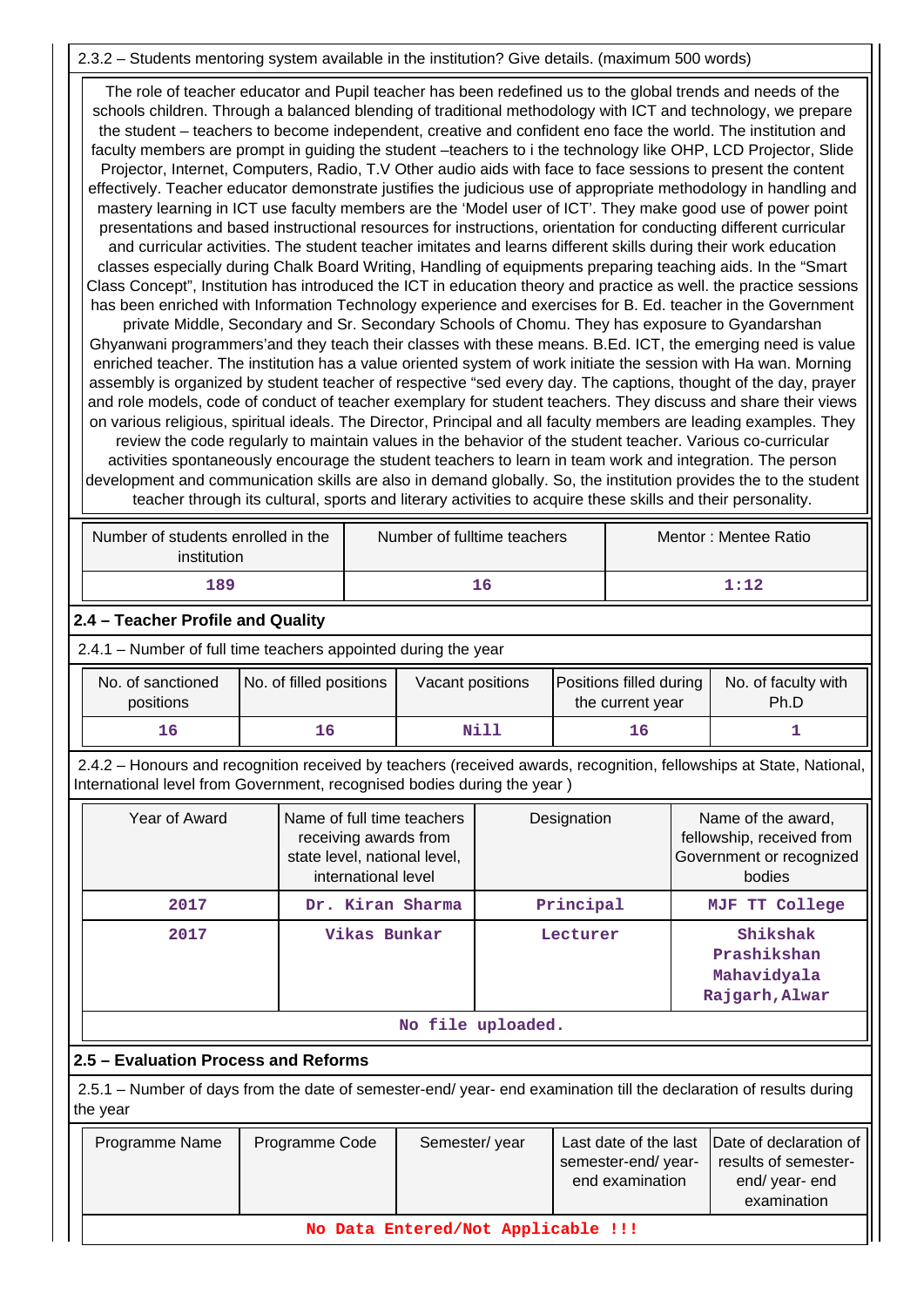**No file uploaded.**

2.5.2 – Reforms initiated on Continuous Internal Evaluation(CIE) system at the institutional level (250 words)

 **Methods of evaluation, code of conduct are communicated to the students. The printed prospectus gives all the necessary information .Periodic tests, preannual examination are conducted for B. Ed. course. Students also prepare charts, modal etc. Final examination is conducted by the University of Rajasthan, Jaipur. The assessment and evaluation outcome in house examinations, unit test and internal assessment are communicated in personal and remedial session are organized to remove the weakness and failures in conceded subject.**

 2.5.3 – Academic calendar prepared and adhered for conduct of Examination and other related matters (250 words)

**Yes, we have prepared academic calendar and internal exams conduct**

#### **2.6 – Student Performance and Learning Outcomes**

 2.6.1 – Program outcomes, program specific outcomes and course outcomes for all programs offered by the institution are stated and displayed in website of the institution (to provide the weblink)

| http://mifspm.org/pdf/syllabus.pdf |
|------------------------------------|
|                                    |

2.6.2 – Pass percentage of students

| Programme<br>Code | Programme<br>Name | Programme<br>Specialization | Number of<br>students<br>appeared in the<br>final year<br>examination | Number of<br>students passed<br>in final year<br>examination | Pass Percentage |
|-------------------|-------------------|-----------------------------|-----------------------------------------------------------------------|--------------------------------------------------------------|-----------------|
| Nill              | <b>BEd</b>        | B.Ed                        | 189                                                                   | 189                                                          | 100             |
|                   |                   |                             | المتمالك والمتعارض والملائك المتعد                                    |                                                              |                 |

**No file uploaded.**

## **2.7 – Student Satisfaction Survey**

 2.7.1 – Student Satisfaction Survey (SSS) on overall institutional performance (Institution may design the questionnaire) (results and details be provided as weblink)

http://mjfspm.org/pages/view/83/result

## **CRITERION III – RESEARCH, INNOVATIONS AND EXTENSION**

**3.1 – Resource Mobilization for Research**

3.1.1 – Research funds sanctioned and received from various agencies, industry and other organisations

| Nature of the Project  | <b>Duration</b> | Name of the funding<br>agency                                      | Total grant<br>sanctioned | Amount received<br>during the year |  |  |  |
|------------------------|-----------------|--------------------------------------------------------------------|---------------------------|------------------------------------|--|--|--|
| Any Other<br>(Specify) | 365             | Mahatma<br>Jyotiba Fule<br>Shikshak<br>Prashikshan<br>Mahavidalaya | 46700                     | 46700                              |  |  |  |
| No file uploaded.      |                 |                                                                    |                           |                                    |  |  |  |

#### **3.2 – Innovation Ecosystem**

 3.2.1 – Workshops/Seminars Conducted on Intellectual Property Rights (IPR) and Industry-Academia Innovative practices during the year

| Title of workshop/seminar | Name of the Dept.                            | Date       |  |  |  |
|---------------------------|----------------------------------------------|------------|--|--|--|
| Micro Teaching            | Mahatma Jyotiba Fule<br>Shikshak Prashikshan | 03/11/2017 |  |  |  |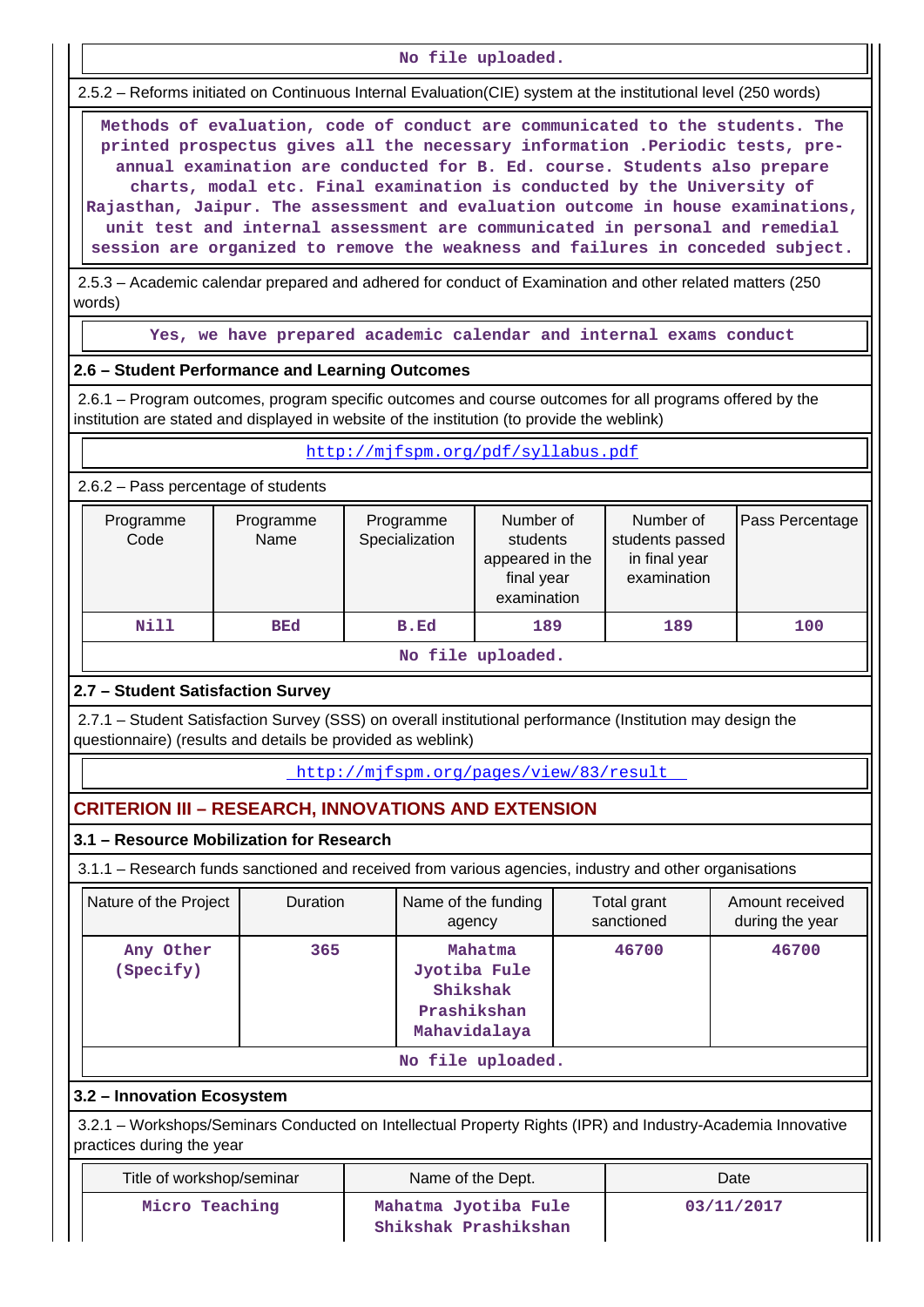|                                                                                                                                                                       |                                       |                 |                        | Mahavidalaya           |             |                           |                                                      |                                                                    |                                                      |  |  |  |  |  |  |  |  |
|-----------------------------------------------------------------------------------------------------------------------------------------------------------------------|---------------------------------------|-----------------|------------------------|------------------------|-------------|---------------------------|------------------------------------------------------|--------------------------------------------------------------------|------------------------------------------------------|--|--|--|--|--|--|--|--|
| 3.2.2 - Awards for Innovation won by Institution/Teachers/Research scholars/Students during the year                                                                  |                                       |                 |                        |                        |             |                           |                                                      |                                                                    |                                                      |  |  |  |  |  |  |  |  |
| Title of the innovation                                                                                                                                               |                                       | Name of Awardee |                        | Awarding Agency        |             |                           | Date of award                                        |                                                                    | Category                                             |  |  |  |  |  |  |  |  |
| 0                                                                                                                                                                     |                                       | 0               |                        |                        | 0           |                           | <b>Nill</b>                                          |                                                                    | 0                                                    |  |  |  |  |  |  |  |  |
|                                                                                                                                                                       |                                       |                 |                        | No file uploaded.      |             |                           |                                                      |                                                                    |                                                      |  |  |  |  |  |  |  |  |
| 3.2.3 – No. of Incubation centre created, start-ups incubated on campus during the year                                                                               |                                       |                 |                        |                        |             |                           |                                                      |                                                                    |                                                      |  |  |  |  |  |  |  |  |
| Incubation<br>Center                                                                                                                                                  | Name                                  |                 | Sponsered By           |                        |             | Name of the<br>Start-up   | Nature of Start-<br>Date of<br>Commencement<br>up    |                                                                    |                                                      |  |  |  |  |  |  |  |  |
| <b>NIL</b>                                                                                                                                                            |                                       | <b>NIL</b>      |                        | <b>NIL</b>             |             | Nill<br>NIL<br><b>NIL</b> |                                                      |                                                                    |                                                      |  |  |  |  |  |  |  |  |
|                                                                                                                                                                       |                                       |                 |                        | No file uploaded.      |             |                           |                                                      |                                                                    |                                                      |  |  |  |  |  |  |  |  |
| 3.3 - Research Publications and Awards                                                                                                                                |                                       |                 |                        |                        |             |                           |                                                      |                                                                    |                                                      |  |  |  |  |  |  |  |  |
| 3.3.1 - Incentive to the teachers who receive recognition/awards                                                                                                      |                                       |                 |                        |                        |             |                           |                                                      |                                                                    |                                                      |  |  |  |  |  |  |  |  |
|                                                                                                                                                                       | <b>State</b>                          |                 |                        | National               |             |                           |                                                      | International                                                      |                                                      |  |  |  |  |  |  |  |  |
|                                                                                                                                                                       | $\mathbf 0$                           |                 |                        | $\mathbf 0$            |             |                           |                                                      | 0                                                                  |                                                      |  |  |  |  |  |  |  |  |
| 3.3.2 - Ph. Ds awarded during the year (applicable for PG College, Research Center)                                                                                   |                                       |                 |                        |                        |             |                           |                                                      |                                                                    |                                                      |  |  |  |  |  |  |  |  |
|                                                                                                                                                                       | Name of the Department                |                 |                        |                        |             |                           |                                                      | Number of PhD's Awarded                                            |                                                      |  |  |  |  |  |  |  |  |
|                                                                                                                                                                       |                                       | <b>NIL</b>      |                        |                        | <b>Nill</b> |                           |                                                      |                                                                    |                                                      |  |  |  |  |  |  |  |  |
| 3.3.3 - Research Publications in the Journals notified on UGC website during the year                                                                                 |                                       |                 |                        |                        |             |                           |                                                      |                                                                    |                                                      |  |  |  |  |  |  |  |  |
| <b>Type</b>                                                                                                                                                           | Department                            |                 |                        | Number of Publication  |             |                           | Average Impact Factor (if<br>any)                    |                                                                    |                                                      |  |  |  |  |  |  |  |  |
| <b>Nill</b>                                                                                                                                                           |                                       |                 | <b>NIL</b>             |                        |             | Nill                      |                                                      |                                                                    | 0                                                    |  |  |  |  |  |  |  |  |
|                                                                                                                                                                       |                                       |                 |                        | No file uploaded.      |             |                           |                                                      |                                                                    |                                                      |  |  |  |  |  |  |  |  |
| 3.3.4 – Books and Chapters in edited Volumes / Books published, and papers in National/International Conference<br>Proceedings per Teacher during the year            |                                       |                 |                        |                        |             |                           |                                                      |                                                                    |                                                      |  |  |  |  |  |  |  |  |
|                                                                                                                                                                       | Department                            |                 |                        |                        |             |                           |                                                      | Number of Publication                                              |                                                      |  |  |  |  |  |  |  |  |
|                                                                                                                                                                       |                                       | <b>NIL</b>      |                        |                        | <b>Nill</b> |                           |                                                      |                                                                    |                                                      |  |  |  |  |  |  |  |  |
|                                                                                                                                                                       |                                       |                 |                        | No file uploaded.      |             |                           |                                                      |                                                                    |                                                      |  |  |  |  |  |  |  |  |
| 3.3.5 - Bibliometrics of the publications during the last Academic year based on average citation index in Scopus/<br>Web of Science or PubMed/ Indian Citation Index |                                       |                 |                        |                        |             |                           |                                                      |                                                                    |                                                      |  |  |  |  |  |  |  |  |
| Title of the<br>Paper                                                                                                                                                 | Name of<br>Author                     |                 | Title of journal       | Year of<br>publication |             | <b>Citation Index</b>     |                                                      | Institutional<br>affiliation as<br>mentioned in<br>the publication | Number of<br>citations<br>excluding self<br>citation |  |  |  |  |  |  |  |  |
| <b>NIL</b>                                                                                                                                                            | <b>NIL</b>                            |                 | <b>NIL</b>             |                        | <b>Nill</b> | $\mathbf 0$               |                                                      | <b>NIL</b>                                                         | Nill                                                 |  |  |  |  |  |  |  |  |
|                                                                                                                                                                       |                                       |                 |                        | No file uploaded.      |             |                           |                                                      |                                                                    |                                                      |  |  |  |  |  |  |  |  |
| 3.3.6 - h-Index of the Institutional Publications during the year. (based on Scopus/ Web of science)                                                                  |                                       |                 |                        |                        |             |                           |                                                      |                                                                    |                                                      |  |  |  |  |  |  |  |  |
| Title of the<br>Paper                                                                                                                                                 | Name of<br>Title of journal<br>Author |                 | Year of<br>publication |                        | h-index     |                           | Number of<br>citations<br>excluding self<br>citation | Institutional<br>affiliation as<br>mentioned in<br>the publication |                                                      |  |  |  |  |  |  |  |  |
| <b>NIL</b>                                                                                                                                                            | <b>NIL</b>                            |                 | <b>NIL</b>             |                        | <b>Nill</b> | Nill                      |                                                      | Nill                                                               | <b>NIL</b>                                           |  |  |  |  |  |  |  |  |
|                                                                                                                                                                       |                                       |                 |                        |                        |             |                           |                                                      |                                                                    | No file uploaded.                                    |  |  |  |  |  |  |  |  |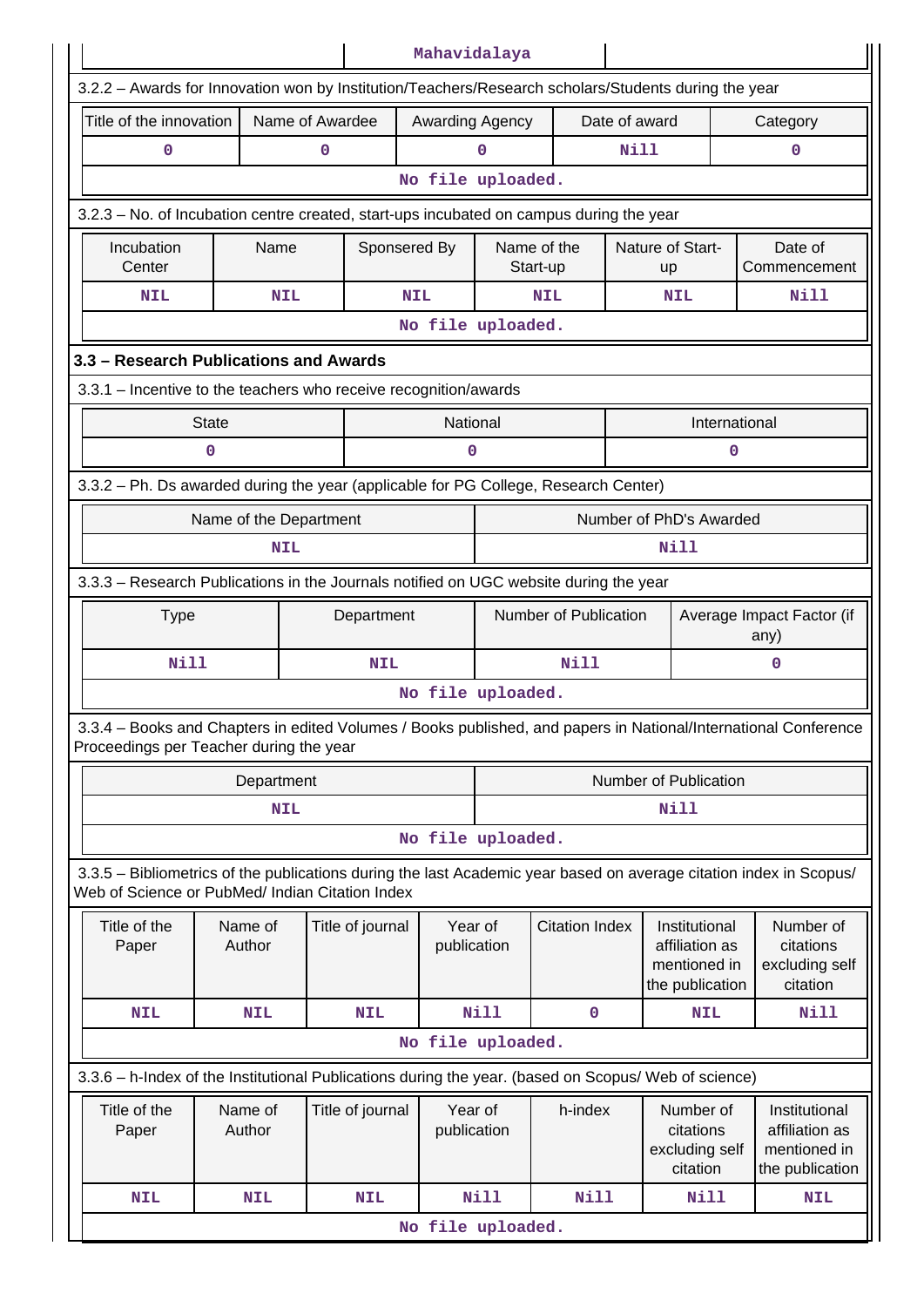| 3.3.7 - Faculty participation in Seminars/Conferences and Symposia during the year:                                                                                                                                |  |                                                    |                      |                                                                                                   |                                                          |                        |                                                         |     |                                                          |
|--------------------------------------------------------------------------------------------------------------------------------------------------------------------------------------------------------------------|--|----------------------------------------------------|----------------------|---------------------------------------------------------------------------------------------------|----------------------------------------------------------|------------------------|---------------------------------------------------------|-----|----------------------------------------------------------|
| Number of Faculty                                                                                                                                                                                                  |  | International                                      |                      | National                                                                                          |                                                          |                        | <b>State</b>                                            |     | Local                                                    |
| Attended/Semi<br>nars/Workshops                                                                                                                                                                                    |  | <b>Nill</b>                                        |                      |                                                                                                   | $\overline{a}$                                           |                        | <b>Nill</b>                                             |     | Nill                                                     |
|                                                                                                                                                                                                                    |  |                                                    |                      |                                                                                                   | No file uploaded.                                        |                        |                                                         |     |                                                          |
| 3.4 - Extension Activities                                                                                                                                                                                         |  |                                                    |                      |                                                                                                   |                                                          |                        |                                                         |     |                                                          |
| 3.4.1 – Number of extension and outreach programmes conducted in collaboration with industry, community and<br>Non- Government Organisations through NSS/NCC/Red cross/Youth Red Cross (YRC) etc., during the year |  |                                                    |                      |                                                                                                   |                                                          |                        |                                                         |     |                                                          |
| Title of the activities                                                                                                                                                                                            |  |                                                    |                      | Organising unit/agency/<br>collaborating agency                                                   | Number of teachers<br>participated in such<br>activities |                        |                                                         |     | Number of students<br>participated in such<br>activities |
| <b>NIL</b><br><b>NIL</b>                                                                                                                                                                                           |  |                                                    |                      |                                                                                                   |                                                          | Nill                   |                                                         |     | Nill                                                     |
|                                                                                                                                                                                                                    |  |                                                    |                      |                                                                                                   | No file uploaded.                                        |                        |                                                         |     |                                                          |
| 3.4.2 - Awards and recognition received for extension activities from Government and other recognized bodies<br>during the year                                                                                    |  |                                                    |                      |                                                                                                   |                                                          |                        |                                                         |     |                                                          |
| Name of the activity                                                                                                                                                                                               |  |                                                    | Award/Recognition    |                                                                                                   |                                                          | <b>Awarding Bodies</b> |                                                         |     | Number of students<br><b>Benefited</b>                   |
| <b>Blood Donation</b>                                                                                                                                                                                              |  | Award                                              |                      | Mahatma Jyotibsa<br>Fule Vidyapeeth<br>Samiti                                                     |                                                          |                        | 62                                                      |     |                                                          |
| Girl Child<br><b>Education Awareness</b>                                                                                                                                                                           |  | Award                                              |                      | Mahatma Jyotibsa<br>Fule Vidyapeeth<br>Samiti                                                     |                                                          |                        |                                                         | 22  |                                                          |
|                                                                                                                                                                                                                    |  |                                                    |                      |                                                                                                   | No file uploaded.                                        |                        |                                                         |     |                                                          |
| 3.4.3 - Students participating in extension activities with Government Organisations, Non-Government<br>Organisations and programmes such as Swachh Bharat, Aids Awareness, Gender Issue, etc. during the year     |  |                                                    |                      |                                                                                                   |                                                          |                        |                                                         |     |                                                          |
| Name of the scheme                                                                                                                                                                                                 |  | Organising unit/Agen<br>cy/collaborating<br>agency | Name of the activity |                                                                                                   | Number of teachers<br>participated in such<br>activites  |                        | Number of students<br>participated in such<br>activites |     |                                                          |
| Swachchh<br><b>Bharat</b>                                                                                                                                                                                          |  | State Govt.                                        |                      | Awareness                                                                                         | Social<br>16                                             |                        |                                                         | 145 |                                                          |
|                                                                                                                                                                                                                    |  |                                                    |                      |                                                                                                   | No file uploaded.                                        |                        |                                                         |     |                                                          |
| 3.5 - Collaborations                                                                                                                                                                                               |  |                                                    |                      |                                                                                                   |                                                          |                        |                                                         |     |                                                          |
| 3.5.1 – Number of Collaborative activities for research, faculty exchange, student exchange during the year                                                                                                        |  |                                                    |                      |                                                                                                   |                                                          |                        |                                                         |     |                                                          |
| Nature of activity                                                                                                                                                                                                 |  |                                                    | Participant          |                                                                                                   | Source of financial support                              |                        |                                                         |     | Duration                                                 |
| <b>NIL</b>                                                                                                                                                                                                         |  |                                                    | <b>NIL</b>           |                                                                                                   |                                                          | <b>NIL</b>             |                                                         |     | 0                                                        |
|                                                                                                                                                                                                                    |  |                                                    |                      |                                                                                                   | No file uploaded.                                        |                        |                                                         |     |                                                          |
| 3.5.2 - Linkages with institutions/industries for internship, on-the- job training, project work, sharing of research<br>facilities etc. during the year                                                           |  |                                                    |                      |                                                                                                   |                                                          |                        |                                                         |     |                                                          |
| Title of the<br>Nature of linkage<br>linkage                                                                                                                                                                       |  |                                                    |                      | Name of the<br>partnering<br>institution/<br>industry<br>/research lab<br>with contact<br>details | <b>Duration From</b>                                     |                        | <b>Duration To</b>                                      |     | Participant                                              |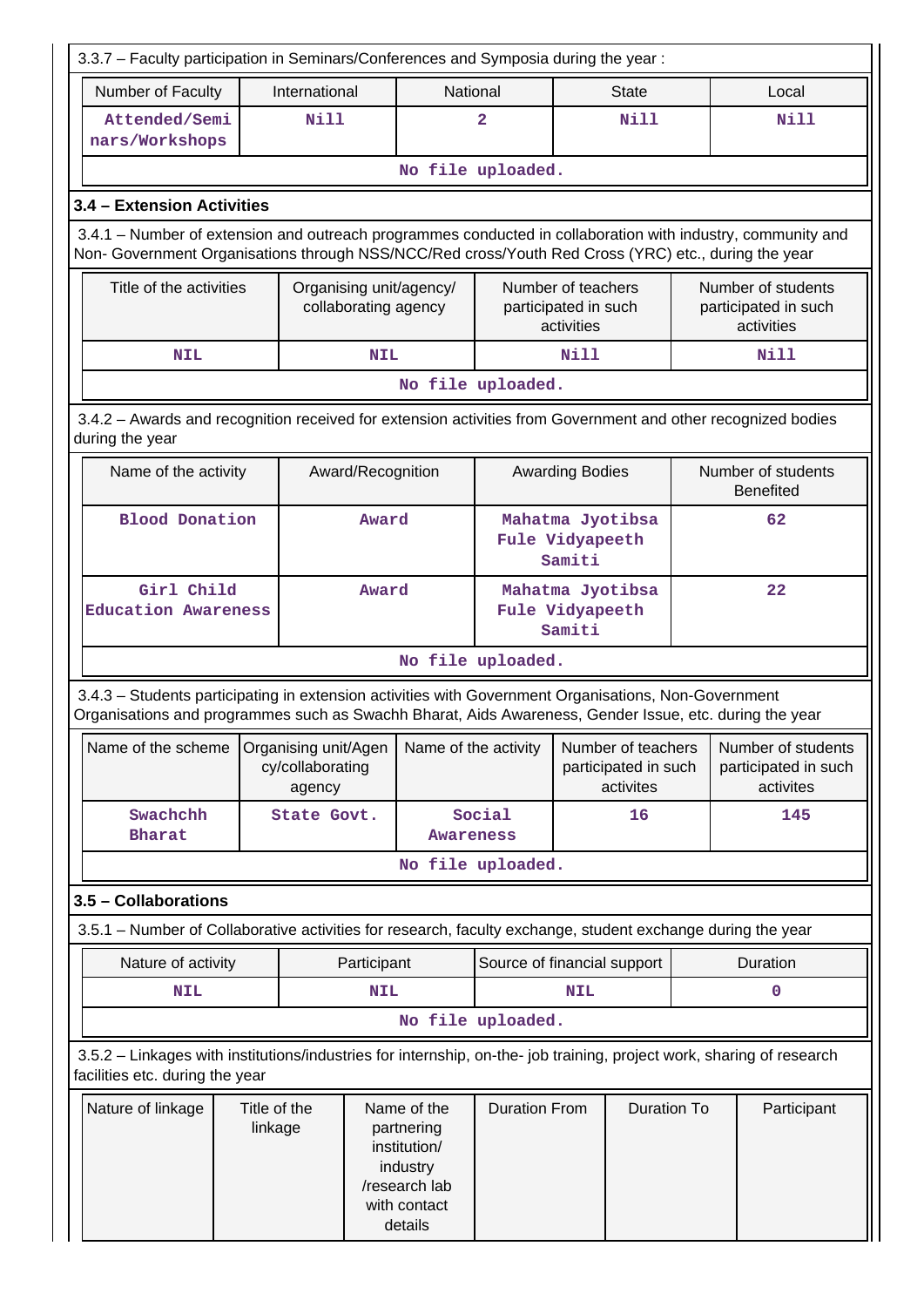| Practice<br>Teaching                                                                                                                                                                                                                                    | <b>Teachers</b>         | Upcominge     | Govt<br>School of<br>Rajasthan              |                   |                                | 25/09/2017                                     | 10/02/2018 |                                                           |                    | 189         |
|---------------------------------------------------------------------------------------------------------------------------------------------------------------------------------------------------------------------------------------------------------|-------------------------|---------------|---------------------------------------------|-------------------|--------------------------------|------------------------------------------------|------------|-----------------------------------------------------------|--------------------|-------------|
|                                                                                                                                                                                                                                                         |                         |               |                                             | No file uploaded. |                                |                                                |            |                                                           |                    |             |
| 3.5.3 – MoUs signed with institutions of national, international importance, other universities, industries, corporate<br>houses etc. during the year                                                                                                   |                         |               |                                             |                   |                                |                                                |            |                                                           |                    |             |
| Organisation                                                                                                                                                                                                                                            |                         |               | Date of MoU signed                          |                   |                                | Purpose/Activities                             |            | Number of<br>students/teachers<br>participated under MoUs |                    |             |
| $\mathbf 0$                                                                                                                                                                                                                                             |                         |               | <b>Nill</b>                                 |                   | <b>NIL</b>                     |                                                |            |                                                           | <b>Nill</b>        |             |
|                                                                                                                                                                                                                                                         |                         |               |                                             | No file uploaded. |                                |                                                |            |                                                           |                    |             |
| <b>CRITERION IV – INFRASTRUCTURE AND LEARNING RESOURCES</b>                                                                                                                                                                                             |                         |               |                                             |                   |                                |                                                |            |                                                           |                    |             |
| 4.1 - Physical Facilities                                                                                                                                                                                                                               |                         |               |                                             |                   |                                |                                                |            |                                                           |                    |             |
| 4.1.1 - Budget allocation, excluding salary for infrastructure augmentation during the year                                                                                                                                                             |                         |               |                                             |                   |                                |                                                |            |                                                           |                    |             |
| Budget allocated for infrastructure augmentation                                                                                                                                                                                                        |                         |               |                                             |                   |                                | Budget utilized for infrastructure development |            |                                                           |                    |             |
|                                                                                                                                                                                                                                                         |                         | 134888        |                                             |                   |                                |                                                |            | 134888                                                    |                    |             |
| 4.1.2 - Details of augmentation in infrastructure facilities during the year                                                                                                                                                                            |                         |               |                                             |                   |                                |                                                |            |                                                           |                    |             |
|                                                                                                                                                                                                                                                         | <b>Facilities</b>       |               |                                             |                   | <b>Existing or Newly Added</b> |                                                |            |                                                           |                    |             |
|                                                                                                                                                                                                                                                         | Campus Area             |               |                                             |                   |                                | Existing                                       |            |                                                           |                    |             |
|                                                                                                                                                                                                                                                         | Class rooms             |               |                                             |                   |                                |                                                |            | Existing                                                  |                    |             |
|                                                                                                                                                                                                                                                         | Laboratories            |               |                                             |                   |                                |                                                |            | Existing                                                  |                    |             |
|                                                                                                                                                                                                                                                         |                         | Seminar Halls |                                             |                   |                                |                                                |            | Existing                                                  |                    |             |
|                                                                                                                                                                                                                                                         |                         |               | Classrooms with LCD facilities              |                   |                                |                                                |            | Existing                                                  |                    |             |
| Seminar halls with ICT facilities                                                                                                                                                                                                                       |                         |               |                                             |                   | Existing                       |                                                |            |                                                           |                    |             |
| purchased (Greater than 1-0 lakh)                                                                                                                                                                                                                       | during the current year |               | Number of important equipments              |                   | Existing                       |                                                |            |                                                           |                    |             |
|                                                                                                                                                                                                                                                         |                         |               | Classrooms with Wi-Fi OR LAN                |                   | Existing                       |                                                |            |                                                           |                    |             |
|                                                                                                                                                                                                                                                         |                         |               |                                             |                   | View File                      |                                                |            |                                                           |                    |             |
| 4.2 - Library as a Learning Resource                                                                                                                                                                                                                    |                         |               |                                             |                   |                                |                                                |            |                                                           |                    |             |
| 4.2.1 - Library is automated {Integrated Library Management System (ILMS)}                                                                                                                                                                              |                         |               |                                             |                   |                                |                                                |            |                                                           |                    |             |
| Name of the ILMS<br>software                                                                                                                                                                                                                            |                         |               | Nature of automation (fully<br>or patially) |                   |                                | Version                                        |            |                                                           | Year of automation |             |
| Nill                                                                                                                                                                                                                                                    |                         |               | Nill                                        |                   |                                | <b>Nill</b>                                    |            |                                                           | 2021               |             |
| 4.2.2 - Library Services                                                                                                                                                                                                                                |                         |               |                                             |                   |                                |                                                |            |                                                           |                    |             |
| Library<br>Service Type                                                                                                                                                                                                                                 |                         | Existing      |                                             |                   |                                | Newly Added                                    |            |                                                           | Total              |             |
| Nill                                                                                                                                                                                                                                                    | Nill                    |               | <b>Nill</b>                                 |                   | Nill                           | <b>Nill</b>                                    |            | Nill                                                      |                    | <b>Nill</b> |
|                                                                                                                                                                                                                                                         |                         |               |                                             | No file uploaded. |                                |                                                |            |                                                           |                    |             |
| 4.2.3 - E-content developed by teachers such as: e-PG- Pathshala, CEC (under e-PG- Pathshala CEC (Under<br>Graduate) SWAYAM other MOOCs platform NPTEL/NMEICT/any other Government initiatives & institutional<br>(Learning Management System (LMS) etc |                         |               |                                             |                   |                                |                                                |            |                                                           |                    |             |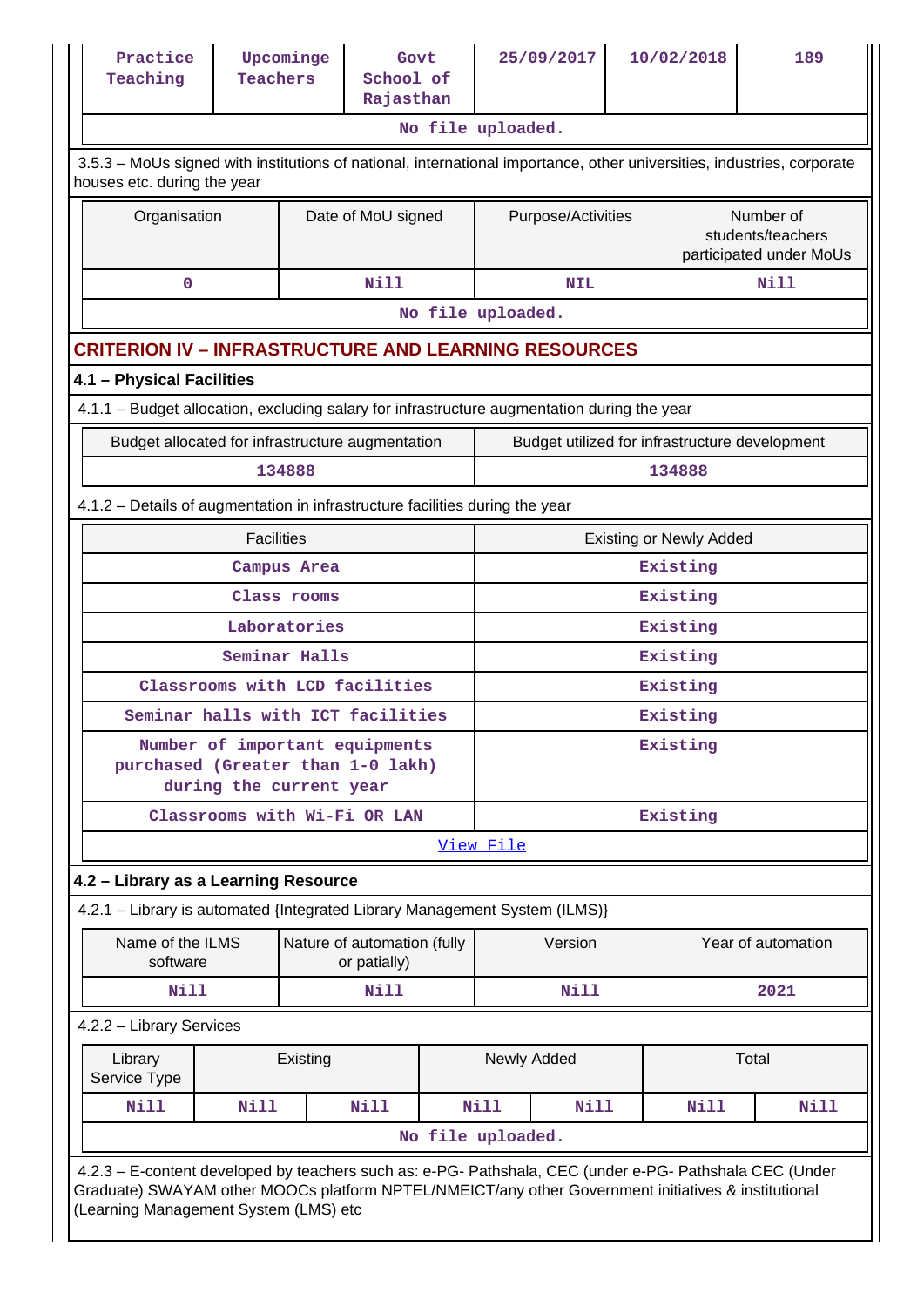| Name of the Teacher                                                                                                                                                                                                                                                                                                                                                                                                                                                                                                                                                                                                                                                                                                                                                                                                                                                              |                                                                                                                                                                                                                                                                          |                 | Name of the Module |                                                                           |                            | Platform on which module<br>is developed                                                                    |                                    |                |     | Date of launching e-<br>content          |               |  |
|----------------------------------------------------------------------------------------------------------------------------------------------------------------------------------------------------------------------------------------------------------------------------------------------------------------------------------------------------------------------------------------------------------------------------------------------------------------------------------------------------------------------------------------------------------------------------------------------------------------------------------------------------------------------------------------------------------------------------------------------------------------------------------------------------------------------------------------------------------------------------------|--------------------------------------------------------------------------------------------------------------------------------------------------------------------------------------------------------------------------------------------------------------------------|-----------------|--------------------|---------------------------------------------------------------------------|----------------------------|-------------------------------------------------------------------------------------------------------------|------------------------------------|----------------|-----|------------------------------------------|---------------|--|
| <b>NIL</b>                                                                                                                                                                                                                                                                                                                                                                                                                                                                                                                                                                                                                                                                                                                                                                                                                                                                       |                                                                                                                                                                                                                                                                          |                 | <b>NIL</b>         |                                                                           |                            | <b>NIL</b>                                                                                                  |                                    |                |     | <b>Nill</b>                              |               |  |
|                                                                                                                                                                                                                                                                                                                                                                                                                                                                                                                                                                                                                                                                                                                                                                                                                                                                                  |                                                                                                                                                                                                                                                                          |                 |                    |                                                                           |                            | No file uploaded.                                                                                           |                                    |                |     |                                          |               |  |
|                                                                                                                                                                                                                                                                                                                                                                                                                                                                                                                                                                                                                                                                                                                                                                                                                                                                                  | 4.3 - IT Infrastructure                                                                                                                                                                                                                                                  |                 |                    |                                                                           |                            |                                                                                                             |                                    |                |     |                                          |               |  |
|                                                                                                                                                                                                                                                                                                                                                                                                                                                                                                                                                                                                                                                                                                                                                                                                                                                                                  | 4.3.1 - Technology Upgradation (overall)                                                                                                                                                                                                                                 |                 |                    |                                                                           |                            |                                                                                                             |                                    |                |     |                                          |               |  |
| <b>Type</b>                                                                                                                                                                                                                                                                                                                                                                                                                                                                                                                                                                                                                                                                                                                                                                                                                                                                      | <b>Total Co</b><br>mputers                                                                                                                                                                                                                                               | Computer<br>Lab |                    | Internet                                                                  | <b>Browsing</b><br>centers | Computer<br>Centers                                                                                         | Office<br>Departme<br>nts<br>GBPS) |                |     | Available<br><b>Bandwidt</b><br>h (MBPS/ | <b>Others</b> |  |
| Existin<br>g                                                                                                                                                                                                                                                                                                                                                                                                                                                                                                                                                                                                                                                                                                                                                                                                                                                                     | 34                                                                                                                                                                                                                                                                       | 30              |                    | 34                                                                        | $\overline{\mathbf{2}}$    | $\mathbf 0$                                                                                                 | $\overline{\mathbf{2}}$            | $\mathbf{1}$   |     | 25                                       | $\mathbf 0$   |  |
| Added                                                                                                                                                                                                                                                                                                                                                                                                                                                                                                                                                                                                                                                                                                                                                                                                                                                                            | $\overline{2}$                                                                                                                                                                                                                                                           | $\mathbf 0$     |                    | $\overline{\mathbf{2}}$                                                   | $\mathbf 0$                | $\mathbf 0$                                                                                                 | $\mathbf 0$                        | 1              |     | 25                                       | 0             |  |
| Total                                                                                                                                                                                                                                                                                                                                                                                                                                                                                                                                                                                                                                                                                                                                                                                                                                                                            | 36                                                                                                                                                                                                                                                                       | 30              |                    | 36                                                                        | 2                          | $\mathbf 0$                                                                                                 | $\overline{2}$                     | $\overline{2}$ |     | 50                                       | 0             |  |
| 4.3.2 - Bandwidth available of internet connection in the Institution (Leased line)                                                                                                                                                                                                                                                                                                                                                                                                                                                                                                                                                                                                                                                                                                                                                                                              |                                                                                                                                                                                                                                                                          |                 |                    |                                                                           |                            |                                                                                                             |                                    |                |     |                                          |               |  |
| 25 MBPS/ GBPS                                                                                                                                                                                                                                                                                                                                                                                                                                                                                                                                                                                                                                                                                                                                                                                                                                                                    |                                                                                                                                                                                                                                                                          |                 |                    |                                                                           |                            |                                                                                                             |                                    |                |     |                                          |               |  |
|                                                                                                                                                                                                                                                                                                                                                                                                                                                                                                                                                                                                                                                                                                                                                                                                                                                                                  | 4.3.3 - Facility for e-content                                                                                                                                                                                                                                           |                 |                    |                                                                           |                            |                                                                                                             |                                    |                |     |                                          |               |  |
|                                                                                                                                                                                                                                                                                                                                                                                                                                                                                                                                                                                                                                                                                                                                                                                                                                                                                  | Name of the e-content development facility                                                                                                                                                                                                                               |                 |                    | Provide the link of the videos and media centre and<br>recording facility |                            |                                                                                                             |                                    |                |     |                                          |               |  |
|                                                                                                                                                                                                                                                                                                                                                                                                                                                                                                                                                                                                                                                                                                                                                                                                                                                                                  |                                                                                                                                                                                                                                                                          | <b>NIL</b>      |                    |                                                                           |                            |                                                                                                             |                                    |                | NIL |                                          |               |  |
|                                                                                                                                                                                                                                                                                                                                                                                                                                                                                                                                                                                                                                                                                                                                                                                                                                                                                  | 4.4 - Maintenance of Campus Infrastructure                                                                                                                                                                                                                               |                 |                    |                                                                           |                            |                                                                                                             |                                    |                |     |                                          |               |  |
|                                                                                                                                                                                                                                                                                                                                                                                                                                                                                                                                                                                                                                                                                                                                                                                                                                                                                  | 4.4.1 - Expenditure incurred on maintenance of physical facilities and academic support facilities, excluding salary<br>component, during the year                                                                                                                       |                 |                    |                                                                           |                            |                                                                                                             |                                    |                |     |                                          |               |  |
|                                                                                                                                                                                                                                                                                                                                                                                                                                                                                                                                                                                                                                                                                                                                                                                                                                                                                  | Assigned Budget on<br>academic facilities                                                                                                                                                                                                                                |                 |                    | Expenditure incurred on<br>maintenance of academic<br>facilities          |                            | Expenditure incurredon<br>Assigned budget on<br>physical facilities<br>maintenance of physical<br>facilites |                                    |                |     |                                          |               |  |
|                                                                                                                                                                                                                                                                                                                                                                                                                                                                                                                                                                                                                                                                                                                                                                                                                                                                                  | 134888                                                                                                                                                                                                                                                                   |                 |                    | 134888                                                                    |                            |                                                                                                             | 134888                             |                |     | 134888                                   |               |  |
|                                                                                                                                                                                                                                                                                                                                                                                                                                                                                                                                                                                                                                                                                                                                                                                                                                                                                  | 4.4.2 - Procedures and policies for maintaining and utilizing physical, academic and support facilities - laboratory,<br>library, sports complex, computers, classrooms etc. (maximum 500 words) (information to be available in<br>institutional Website, provide link) |                 |                    |                                                                           |                            |                                                                                                             |                                    |                |     |                                          |               |  |
| The budget allocation in last three years for the maintenance of th<br>infrastructure is as follows: The management has plans and facilities need-<br>based development and expansion of infrastructure. Maintenance existing<br>infrastructure resources is looked after by the central contribution division<br>and a standing committee with faculty and student Representative Budget<br>provisions are optimally made for maintenance of various service the college<br>like :- ? Servicing and repairing of computers, printer, Pho machine and fax<br>machine. ? Replacement of old furniture Regular repaire fans and all electric<br>points Regular white wash/Paint of the institute building Refilling of fire<br>extinguishers Maintenance of material or laboratories Regular pruning of plants<br>Service of bus<br>http://mifspm.org/pages/view/79/other-facility |                                                                                                                                                                                                                                                                          |                 |                    |                                                                           |                            |                                                                                                             |                                    |                |     |                                          |               |  |
|                                                                                                                                                                                                                                                                                                                                                                                                                                                                                                                                                                                                                                                                                                                                                                                                                                                                                  | <b>CRITERION V - STUDENT SUPPORT AND PROGRESSION</b>                                                                                                                                                                                                                     |                 |                    |                                                                           |                            |                                                                                                             |                                    |                |     |                                          |               |  |
|                                                                                                                                                                                                                                                                                                                                                                                                                                                                                                                                                                                                                                                                                                                                                                                                                                                                                  | 5.1 - Student Support                                                                                                                                                                                                                                                    |                 |                    |                                                                           |                            |                                                                                                             |                                    |                |     |                                          |               |  |
|                                                                                                                                                                                                                                                                                                                                                                                                                                                                                                                                                                                                                                                                                                                                                                                                                                                                                  | 5.1.1 - Scholarships and Financial Support                                                                                                                                                                                                                               |                 |                    |                                                                           |                            |                                                                                                             |                                    |                |     |                                          |               |  |
|                                                                                                                                                                                                                                                                                                                                                                                                                                                                                                                                                                                                                                                                                                                                                                                                                                                                                  |                                                                                                                                                                                                                                                                          |                 |                    |                                                                           |                            |                                                                                                             |                                    |                |     |                                          |               |  |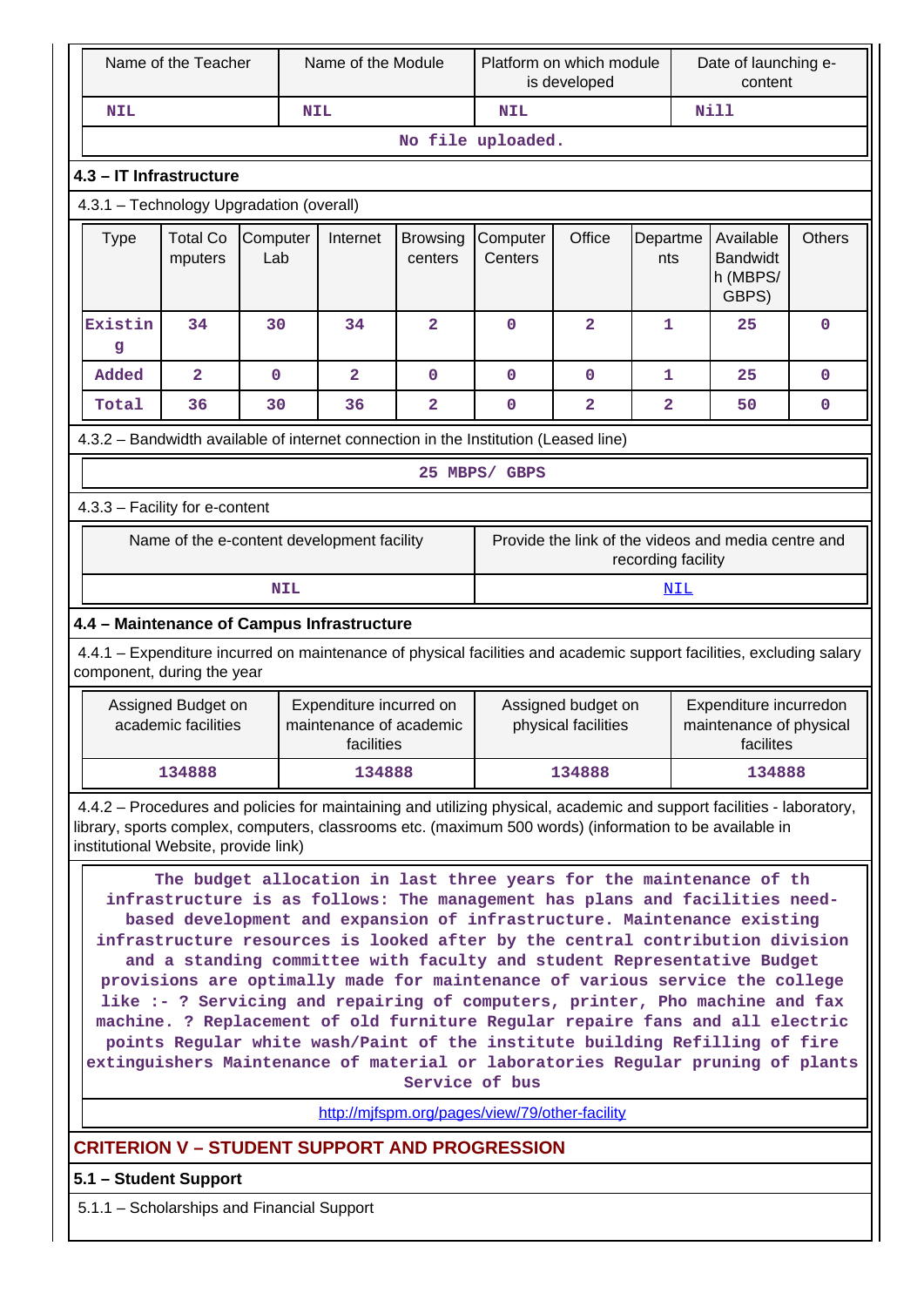|                                                     |                                                             |             | Name/Title of the scheme                                             | Number of students                                                                                                                                                                                              | Amount in Rupees                                             |      |                                     |  |  |
|-----------------------------------------------------|-------------------------------------------------------------|-------------|----------------------------------------------------------------------|-----------------------------------------------------------------------------------------------------------------------------------------------------------------------------------------------------------------|--------------------------------------------------------------|------|-------------------------------------|--|--|
| Financial Support<br>from institution               |                                                             |             | Nill                                                                 | Nill                                                                                                                                                                                                            |                                                              |      | Nill                                |  |  |
| Financial Support<br>from Other Sources             |                                                             |             |                                                                      |                                                                                                                                                                                                                 |                                                              |      |                                     |  |  |
| a) National                                         |                                                             |             | Nill                                                                 | Nill                                                                                                                                                                                                            |                                                              |      | Nill                                |  |  |
| b) International                                    |                                                             | <b>Nill</b> |                                                                      | Nill                                                                                                                                                                                                            |                                                              | Nill |                                     |  |  |
|                                                     |                                                             |             |                                                                      | No file uploaded.                                                                                                                                                                                               |                                                              |      |                                     |  |  |
|                                                     |                                                             |             |                                                                      | 5.1.2 - Number of capability enhancement and development schemes such as Soft skill development, Remedial<br>coaching, Language lab, Bridge courses, Yoga, Meditation, Personal Counselling and Mentoring etc., |                                                              |      |                                     |  |  |
| Name of the capability<br>enhancement scheme        |                                                             |             | Date of implemetation                                                | Number of students<br>enrolled                                                                                                                                                                                  |                                                              |      | Agencies involved                   |  |  |
| $\mathbf 0$                                         |                                                             |             | Nill                                                                 | Nill                                                                                                                                                                                                            |                                                              |      | $\mathbf 0$                         |  |  |
|                                                     |                                                             |             |                                                                      | No file uploaded.                                                                                                                                                                                               |                                                              |      |                                     |  |  |
| institution during the year                         |                                                             |             |                                                                      | 5.1.3 – Students benefited by guidance for competitive examinations and career counselling offered by the                                                                                                       |                                                              |      |                                     |  |  |
| Year                                                | Name of the<br>scheme                                       |             | Number of<br>benefited<br>students for<br>competitive<br>examination | Number of<br>benefited<br>students by<br>career<br>counseling<br>activities                                                                                                                                     | Number of<br>students who<br>have passedin<br>the comp. exam |      | Number of<br>studentsp placed       |  |  |
| 2017<br><b>RPSC</b>                                 |                                                             | 49          | 49                                                                   | 6                                                                                                                                                                                                               |                                                              | 21   |                                     |  |  |
|                                                     |                                                             |             |                                                                      | No file uploaded.                                                                                                                                                                                               |                                                              |      |                                     |  |  |
| harassment and ragging cases during the year        |                                                             |             |                                                                      | 5.1.4 – Institutional mechanism for transparency, timely redressal of student grievances, Prevention of sexual                                                                                                  |                                                              |      |                                     |  |  |
| Total grievances received                           |                                                             |             | Number of grievances redressed                                       | Avg. number of days for grievance<br>redressal                                                                                                                                                                  |                                                              |      |                                     |  |  |
|                                                     | <b>Nill</b>                                                 |             |                                                                      | <b>Nill</b>                                                                                                                                                                                                     |                                                              |      | <b>Nill</b>                         |  |  |
| 5.2 - Student Progression                           |                                                             |             |                                                                      |                                                                                                                                                                                                                 |                                                              |      |                                     |  |  |
| 5.2.1 - Details of campus placement during the year |                                                             |             |                                                                      |                                                                                                                                                                                                                 |                                                              |      |                                     |  |  |
|                                                     | On campus                                                   |             |                                                                      |                                                                                                                                                                                                                 | Off campus                                                   |      |                                     |  |  |
| Nameof<br>organizations<br>visited                  | Number of<br>students<br>participated                       |             | Number of<br>stduents placed                                         | Nameof<br>organizations<br>visited                                                                                                                                                                              | Number of<br>students<br>participated                        |      | Number of<br>stduents placed        |  |  |
| 5                                                   |                                                             | 61          | 35                                                                   | Nill                                                                                                                                                                                                            | Nill                                                         |      | Nill                                |  |  |
|                                                     |                                                             |             |                                                                      | No file uploaded.                                                                                                                                                                                               |                                                              |      |                                     |  |  |
|                                                     |                                                             |             |                                                                      | 5.2.2 - Student progression to higher education in percentage during the year                                                                                                                                   |                                                              |      |                                     |  |  |
| Year                                                | Number of<br>students<br>enrolling into<br>higher education |             | Programme<br>graduated from                                          | Depratment<br>graduated from                                                                                                                                                                                    | Name of<br>institution joined                                |      | Name of<br>programme<br>admitted to |  |  |
| <b>Nill</b>                                         |                                                             |             | 0                                                                    | $\pmb{0}$                                                                                                                                                                                                       |                                                              |      | $\mathbf 0$                         |  |  |
| <b>Nill</b><br>0                                    |                                                             |             |                                                                      |                                                                                                                                                                                                                 |                                                              |      |                                     |  |  |
|                                                     |                                                             |             |                                                                      | No file uploaded.                                                                                                                                                                                               |                                                              |      |                                     |  |  |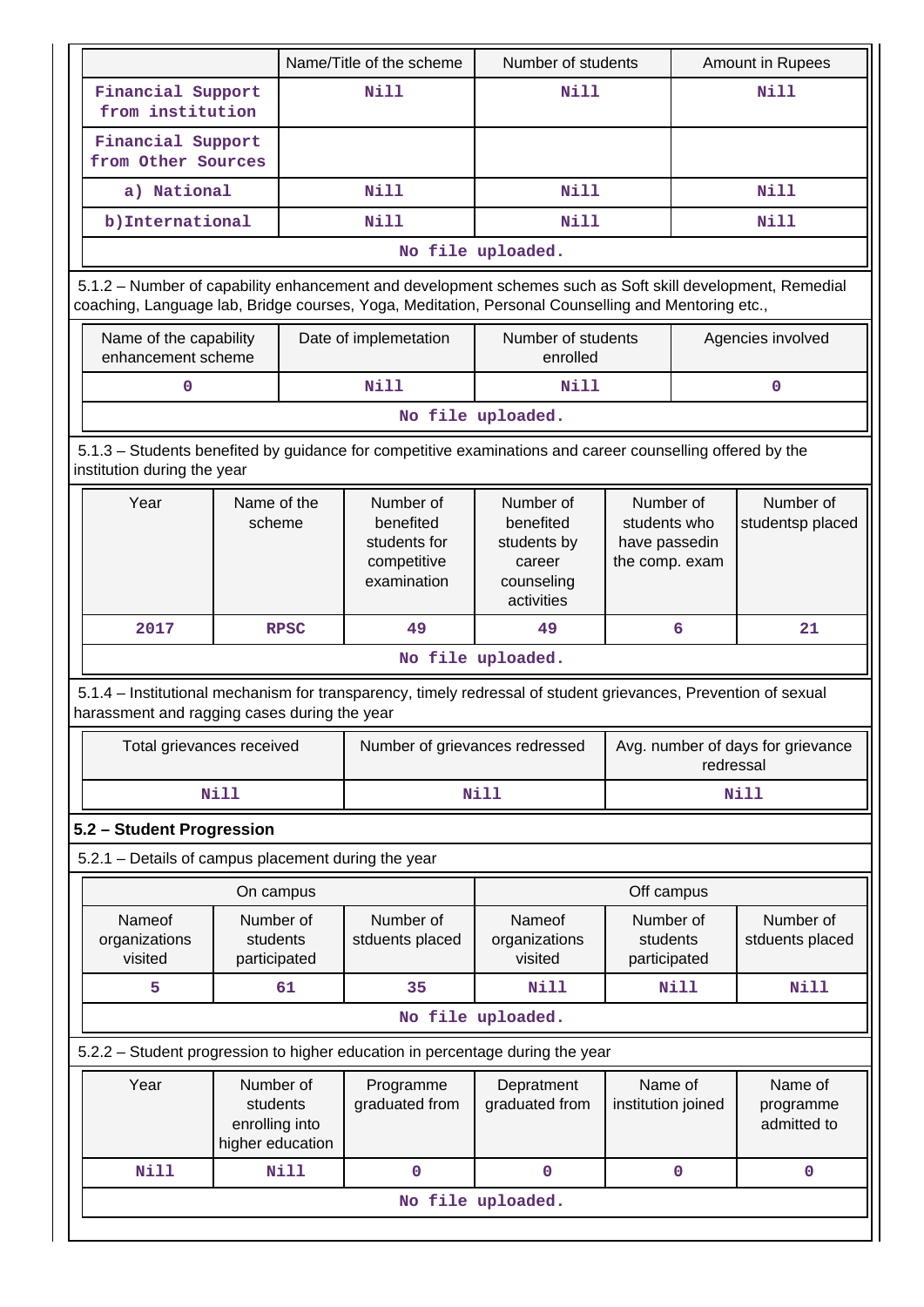5.2.3 – Students qualifying in state/ national/ international level examinations during the year (eg:NET/SET/SLET/GATE/GMAT/CAT/GRE/TOFEL/Civil Services/State Government Services) Items **Number of students selected/ qualifying NET** 1 **No file uploaded.** 5.2.4 – Sports and cultural activities / competitions organised at the institution level during the year Activity **Activity Level** Level **Number of Participants No Data Entered/Not Applicable !!! No file uploaded. 5.3 – Student Participation and Activities** 5.3.1 – Number of awards/medals for outstanding performance in sports/cultural activities at national/international level (award for a team event should be counted as one) Year | Name of the award/medal National/ Internaional Number of awards for Sports Number of awards for **Cultural** Student ID number Name of the student **No Data Entered/Not Applicable !!! No file uploaded.** 5.3.2 – Activity of Student Council & representation of students on academic & administrative bodies/committees of the institution (maximum 500 words) **The institution encourages the student-teachers to participate in the c competitions and functions through Morning assembly, House meetings, Tuor Groups and in Sports Cultural Activities period. After their participate they are encouraged by providing Certificate for participation. Prizes II, III and consolation Trophy : for Group event Medals : for sport activities Students are also encouraged to participate in intra-coll functions and competitions and their names are displayed on display boar announced in the morning assembly with their achievements which provide motivation to other student-teachers. The college provides various opportunities to involve the students in various activities for present publication of their material: 1. Students' articles, thoughts, poems, stories etc. are invited for different sections of the college magazine submit all the material to respective subject editors (Teacher In charging) tudents are also free to expose their views and thoughts through wa magazine, Display Board and Bulletin Board. 3. Further students get chaaractor present their view in the activities organized by various clubs such Science**

**Club, Language Club, Mathematical Club, Eco-Club etc. 4. Beside this various exhibitions like charts model exhibition, Teaching aid exhibition, Best out of waste material exhibition, Paper cutting Card Molding Exhibition, Rangoli competitions, Mehandi Competitions, Draw Painting competitions etc. are also organized to provide an opportunity students to exhibit their talent.**

#### **5.4 – Alumni Engagement**

5.4.1 – Whether the institution has registered Alumni Association?

 **Yes**

 **The Alumni Association conduct meetings twice in a year and discussing developments in the college. The Alumni Association has been sponsoring sponsoring the following ranks I,II III prizes and awarded every college annual day function.**

5.4.2 – No. of enrolled Alumni: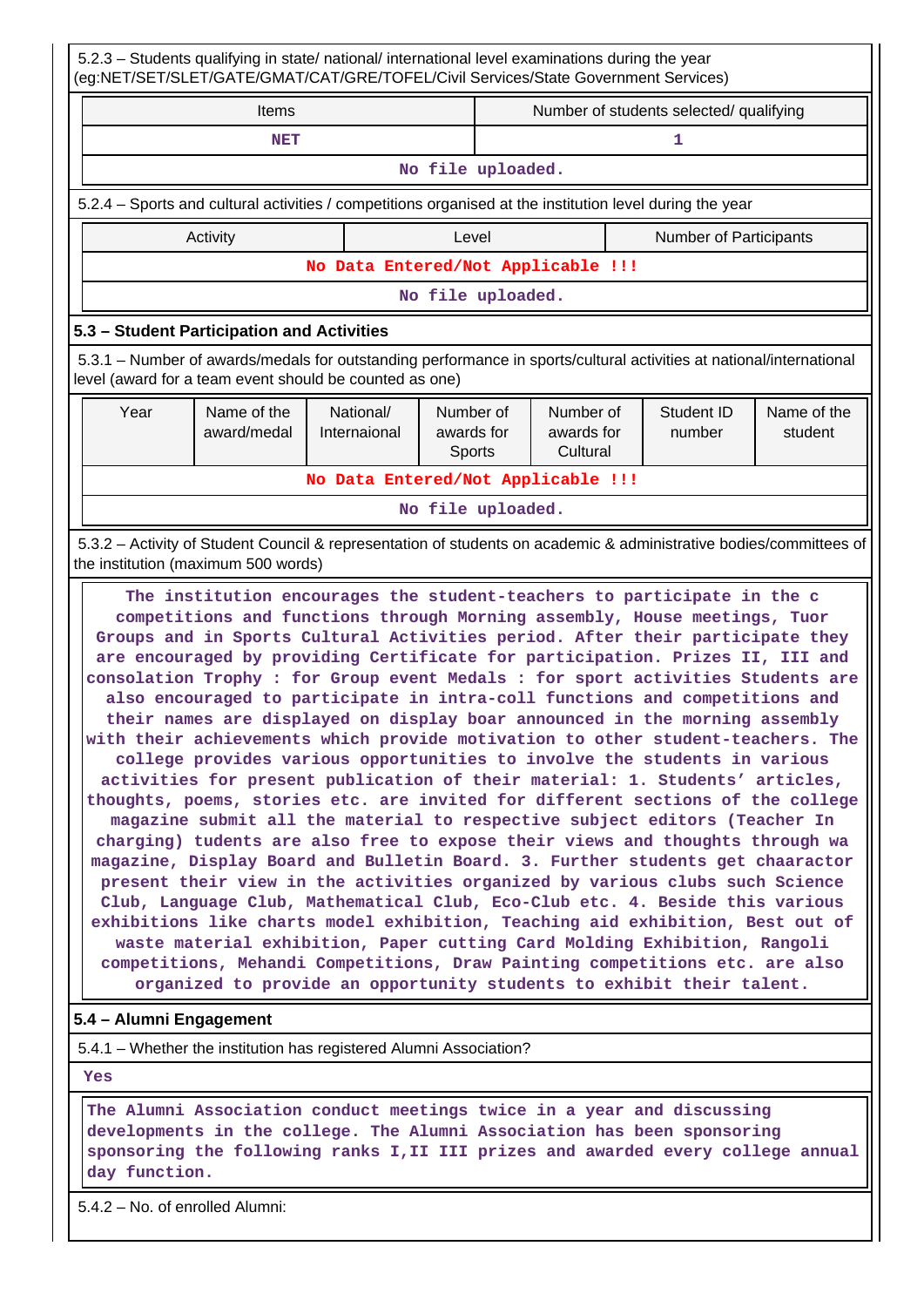5.4.3 – Alumni contribution during the year (in Rupees) :

**0**

5.4.4 – Meetings/activities organized by Alumni Association :

**02**

#### **CRITERION VI – GOVERNANCE, LEADERSHIP AND MANAGEMENT**

**6.1 – Institutional Vision and Leadership**

 6.1.1 – Mention two practices of decentralization and participative management during the last year (maximum 500 words)

 **The vision of the our college is to develop a cadre of professional educators who, having been taught by models of good teaching, are prepared with an array of theories, tools, and skills necessary to create rich learning environments in which urban children and youth can strive for and reach success. To prepare competent and committed school teachers. • To develop sense of social responsibility in would be teachers. • To impart skills of working with the community. • To impart education and skill to prepare teacher who can efficiently take the responsibility of developing cognative, cognative and psychomotor aspects of the personality of children.**

6.1.2 – Does the institution have a Management Information System (MIS)?

*Yes* 

#### **6.2 – Strategy Development and Deployment**

6.2.1 – Quality improvement strategies adopted by the institution for each of the following (with in 100 words each):

| <b>Strategy Type</b>                                          | Details                                                                                                                                                                                                                                                                                                                                                                                                                                                                                                                                                                                               |  |  |  |  |
|---------------------------------------------------------------|-------------------------------------------------------------------------------------------------------------------------------------------------------------------------------------------------------------------------------------------------------------------------------------------------------------------------------------------------------------------------------------------------------------------------------------------------------------------------------------------------------------------------------------------------------------------------------------------------------|--|--|--|--|
| Admission of Students                                         | As per the policy of the State<br>Government, the college students<br>through a Common Entrance test (PTET)<br>conduct the co-ordinator PTET (e.g.<br>Kota University, Kota). students have a<br>choice to opt for any B.Ed. college,<br>dep upon their merit score. Since the<br>admission in B.Ed. cou given on the<br>basis of merit achieved in PTET. All t<br>advertisement regarding PTET is made by<br>co-ordinator P Although at the time of<br>admission the institution pro prospects<br>to all candidates in which all<br>information reg course, management,<br>institution etc is given. |  |  |  |  |
| Industry Interaction / Collaboration                          | ? Collaboration with MJF Multi<br>Speciality Hospital MJF Ayurveda<br>Hospital. Collaborate with 21 schools in<br>jaipur                                                                                                                                                                                                                                                                                                                                                                                                                                                                              |  |  |  |  |
| Human Resource Management                                     | At present time there is no vacant<br>post in college. Womenc ollege need any<br>teaching and non teaching post it<br>recruitment timely.                                                                                                                                                                                                                                                                                                                                                                                                                                                             |  |  |  |  |
| Library, ICT and Physical<br>Infrastructure / Instrumentation | Library: No of books and Journals are<br>increased. ICT Equipping the computer                                                                                                                                                                                                                                                                                                                                                                                                                                                                                                                        |  |  |  |  |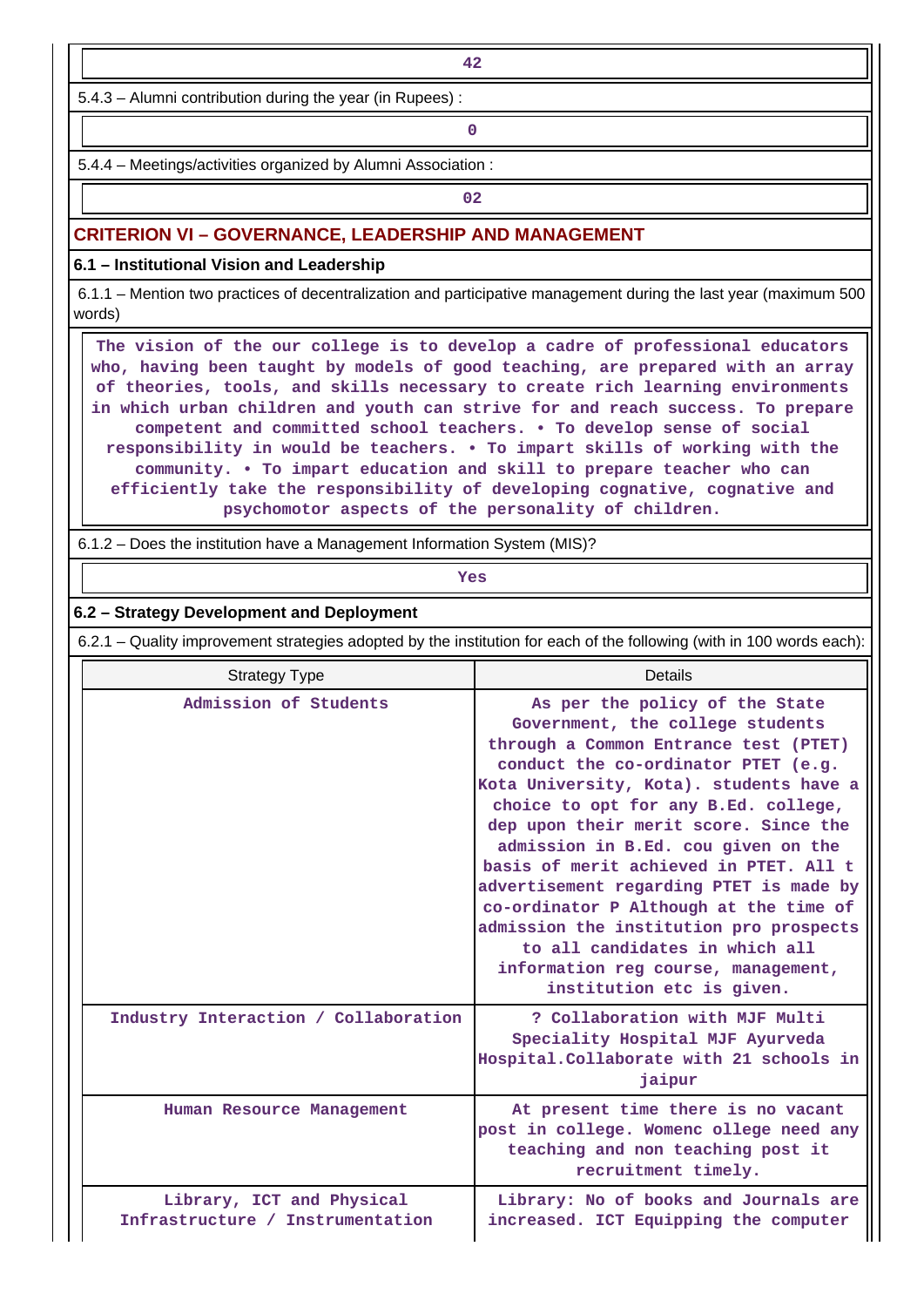|                            | lab with latest web tools. Equi the<br>Psychology laboratory with new<br>Psychological test Equipping science<br>laboratory with new instruments for s<br>experiments. All labs are equipped.                                                                                                                                                                                                                                                                                                                                                             |
|----------------------------|-----------------------------------------------------------------------------------------------------------------------------------------------------------------------------------------------------------------------------------------------------------------------------------------------------------------------------------------------------------------------------------------------------------------------------------------------------------------------------------------------------------------------------------------------------------|
| Research and Development   | The Teachers are encouraged to do<br>research projects                                                                                                                                                                                                                                                                                                                                                                                                                                                                                                    |
| Examination and Evaluation | Methods of evaluation, code of<br>conduct are communicated students. The<br>printed prospectus gives all the necess<br>information .Periodic tests, pre-annual<br>examination conducted for B. Ed.<br>course. Students also prepare cha modal<br>etc. Final examination is conducted by<br>the Univers Rajasthan, Jaipur. The<br>assessment and evaluation outco house<br>examinations, unit test and internal<br>assessment communicated in personal and<br>remedial session are organization<br>remove the weakness and failures in<br>conceded subject |
| Teaching and Learning      | At this college integration of<br>traditional as well modernize<br>methodology of instructions are used to<br>impar instruction providing various<br>learning experience to student<br>teachers. The traditional methodology<br>include 1 method, discussion, heuristic<br>method where as moder methodology<br>include use of modern technologies,<br>interact models, source method, project<br>method, problem solving m demonstration<br>and experimentations etc. eaching sk<br>practiced through micro teaching                                     |
| Curriculum Development     | As the college follows the syllabus<br>and curriculum university of Rajasthan<br>there is no scope of curricu<br>development. However the college has<br>its own academic ca to run and complete<br>the syllabus. However, teachers tak in<br>meeting of the staff council, teacher<br>council from t time. Few faculty<br>members also participate in university<br>curriculum development as member of<br>Board of studies                                                                                                                              |

6.2.2 – Implementation of e-governance in areas of operations:

| E-governace area         | Details                                                                                                                                                                                                                                                                                                   |
|--------------------------|-----------------------------------------------------------------------------------------------------------------------------------------------------------------------------------------------------------------------------------------------------------------------------------------------------------|
| Planning and Development | Planning and development: - There are<br>lots of activiti involved in the<br>teaching learning process where<br>performa the student-teachers is<br>improved. The main activities are<br>Teaching :- Micro, Mega and Real<br>teaching For Academic Monthly test,<br>Seminars, Assignment, Projects, House |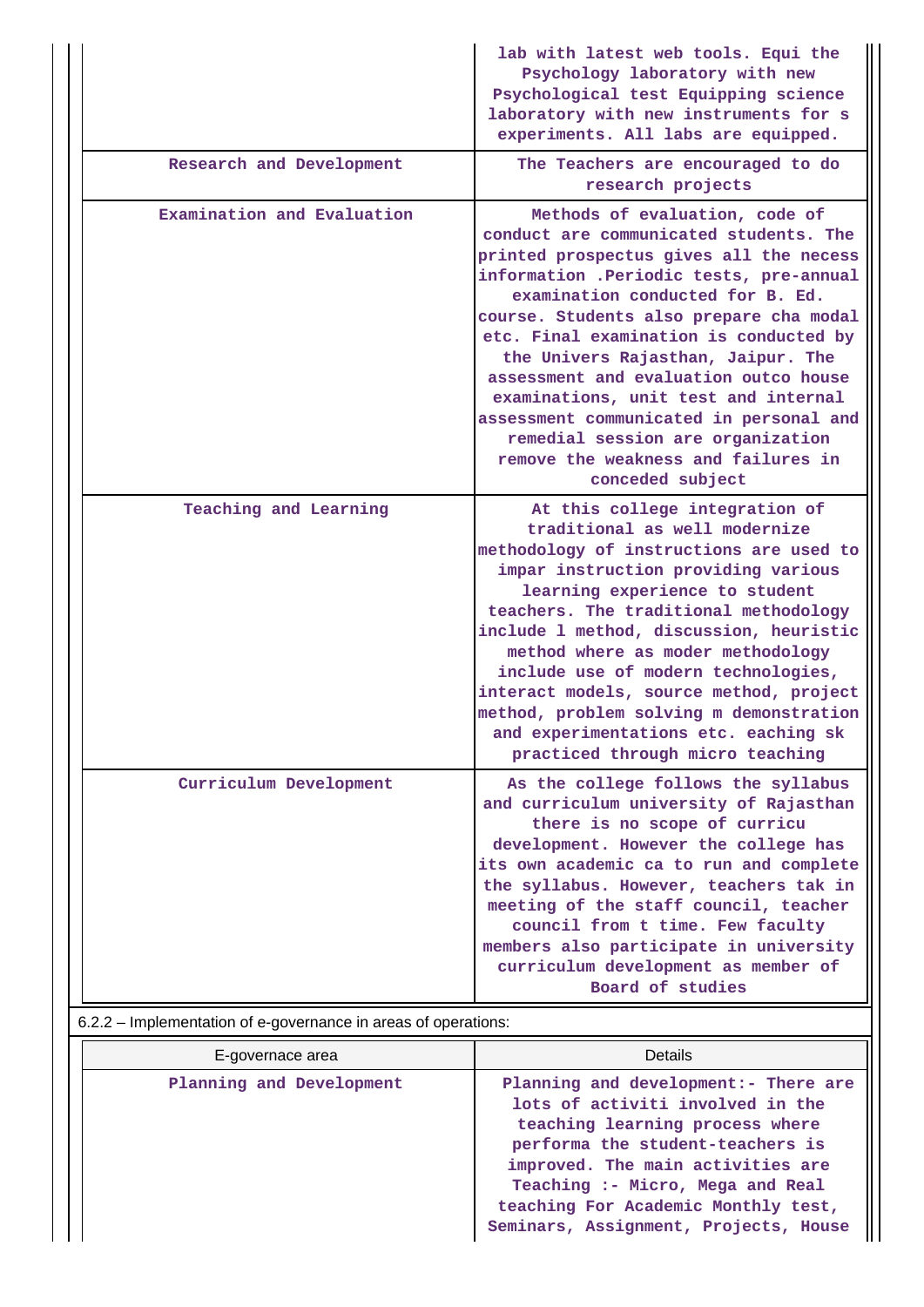|                | Exam For Practical Work :-Work<br>Experience and Work Education held.<br>DEVELOPMENT:- For the development of<br>the various a of their personality many<br>programmes are organized. F example:- ?<br>Physical Development :- Sports Meet and<br>Games ? Moral Development :- Morning<br>Assembly, cultural Activ and Guest<br>lectures on Values ? Social Development<br>: Celebration of various functions like<br>Lohri, Diwali, M Sakrantietc. and<br>active participation in the communi<br>services. Organization of educational<br>tour. ? Intellec Development :- Quiz,<br>Debate, symposium etc. ? Cultur<br>Development :- Organization of various<br>cultural program (Talent Hunt, Annual<br>Get together, Womens Day, Science<br>etc.), Plays and Dramas. ? Vocational<br>Development :- Prov guidance to choose<br>right vocation through Guidance Couns<br>Cell. Starting of the session with<br>Hawan, Morning Assem Saraswati Vandana<br>Gayatri Mantra before starting any act<br>? Development of Nationalism<br>:-Celebration of importa national days<br>like Republic day, Independence day,<br>Mart Day, Teacher's Day, World Peace<br>Day etc.                 |
|----------------|-----------------------------------------------------------------------------------------------------------------------------------------------------------------------------------------------------------------------------------------------------------------------------------------------------------------------------------------------------------------------------------------------------------------------------------------------------------------------------------------------------------------------------------------------------------------------------------------------------------------------------------------------------------------------------------------------------------------------------------------------------------------------------------------------------------------------------------------------------------------------------------------------------------------------------------------------------------------------------------------------------------------------------------------------------------------------------------------------------------------------------------------------------------------------------------------|
| Administration | Administration of the institution is<br>totally decentrali This college has<br>maintained an administrative set up in<br>the Director / Principal is given full<br>freedom with t management committee<br>mainly taking care of the financ<br>responsibilities for the development of<br>the institution institution has<br>constituted 31 committees to execute<br>dif functions like admissions, academic<br>activities, examina management of<br>library etc. There is constant<br>interaction the functional units of all<br>the committees. The meetings committees<br>are chaired by the Director/ Principal<br>and decisions of these committees are<br>finalized by the Dire /Principal after<br>discussing with the management committe<br>functions of each committee are well<br>defined to ensure administrative<br>decentralization. The proposals are<br>genera grass root level and after<br>careful considerations an deliberations<br>the recommendations of the various<br>committe forwarded to the Director-<br>Principal which arrives at f decisions.<br>The decisions of the Director<br>/Principal a implemented by various<br>committees in a decentralized wa |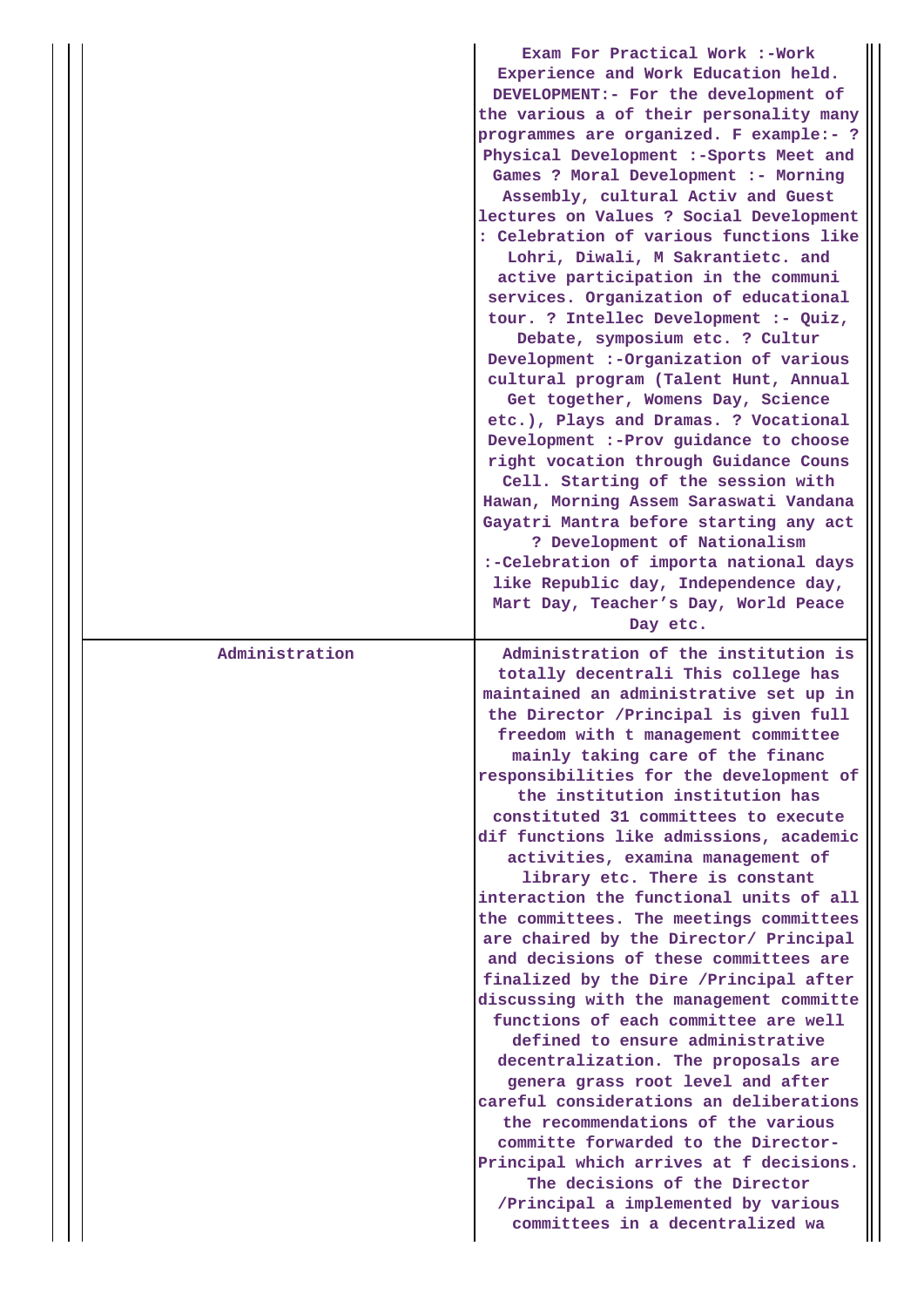|                                                                                                                                                                 |  |             |      |           |                                                                                                                                                                                         | conveners and members of the respective<br>committees. Ulti all the academic and<br>administrative activities are revie the<br>concerned committees to ensure the<br>academic and administrative<br>accountability of the system.                                                                                                                                                                                                                                                                                                                                                                      |                                                                                                                                                                                                                                                                                                                                                                                                                                                                                                                      |                                            |  |  |       |
|-----------------------------------------------------------------------------------------------------------------------------------------------------------------|--|-------------|------|-----------|-----------------------------------------------------------------------------------------------------------------------------------------------------------------------------------------|--------------------------------------------------------------------------------------------------------------------------------------------------------------------------------------------------------------------------------------------------------------------------------------------------------------------------------------------------------------------------------------------------------------------------------------------------------------------------------------------------------------------------------------------------------------------------------------------------------|----------------------------------------------------------------------------------------------------------------------------------------------------------------------------------------------------------------------------------------------------------------------------------------------------------------------------------------------------------------------------------------------------------------------------------------------------------------------------------------------------------------------|--------------------------------------------|--|--|-------|
| Finance and Accounts                                                                                                                                            |  |             |      |           | The institution does not get<br>financial support from t government. As<br>the college is self financing<br>institution its revenue is course fees.                                     |                                                                                                                                                                                                                                                                                                                                                                                                                                                                                                                                                                                                        |                                                                                                                                                                                                                                                                                                                                                                                                                                                                                                                      |                                            |  |  |       |
| Student Admission and Support                                                                                                                                   |  |             |      |           |                                                                                                                                                                                         | As per the policy of the State<br>Government, the college a students<br>through a Common Entrance test (PTET)<br>conducted co-ordinator PTET (e.g. Kota<br>University, Kota). The stu have a<br>choice to opt for any B.Ed. college,<br>depending their merit score. Since the<br>admission in B.Ed. course is on the<br>basis of merit achieved in PTET. All<br>the advertis regarding PTET is made by<br>co-ordinator PTET. Although a time of<br>admission the institution provide<br>prospects to candidates in which all<br>information regarding course<br>management, institution etc is given. |                                                                                                                                                                                                                                                                                                                                                                                                                                                                                                                      |                                            |  |  |       |
|                                                                                                                                                                 |  | Examination |      |           |                                                                                                                                                                                         | Methods of evaluation, code of                                                                                                                                                                                                                                                                                                                                                                                                                                                                                                                                                                         |                                                                                                                                                                                                                                                                                                                                                                                                                                                                                                                      |                                            |  |  |       |
|                                                                                                                                                                 |  |             |      |           |                                                                                                                                                                                         |                                                                                                                                                                                                                                                                                                                                                                                                                                                                                                                                                                                                        | conduct are communicated students. The<br>printed prospectus gives all the necess<br>information .Periodic tests, pre-annual<br>examination a conducted for B. Ed.<br>course. Students also prepare cha modal<br>etc. Final examination is conducted by<br>the Univers Rajasthan, Jaipur. The<br>assessment and evaluation outcom house<br>examinations, unit test and internal<br>assessment communicated in personal and<br>remedial session are organi remove the<br>weakness and failures in conceded<br>subject |                                            |  |  |       |
| 6.3 - Faculty Empowerment Strategies                                                                                                                            |  |             |      |           |                                                                                                                                                                                         |                                                                                                                                                                                                                                                                                                                                                                                                                                                                                                                                                                                                        |                                                                                                                                                                                                                                                                                                                                                                                                                                                                                                                      |                                            |  |  |       |
| 6.3.1 - Teachers provided with financial support to attend conferences / workshops and towards membership fee<br>of professional bodies during the year         |  |             |      |           |                                                                                                                                                                                         |                                                                                                                                                                                                                                                                                                                                                                                                                                                                                                                                                                                                        |                                                                                                                                                                                                                                                                                                                                                                                                                                                                                                                      |                                            |  |  |       |
| Year<br>Name of Teacher                                                                                                                                         |  |             |      |           | Name of conference/<br>Name of the<br>Amount of support<br>workshop attended<br>professional body for<br>for which financial<br>which membership<br>fee is provided<br>support provided |                                                                                                                                                                                                                                                                                                                                                                                                                                                                                                                                                                                                        |                                                                                                                                                                                                                                                                                                                                                                                                                                                                                                                      |                                            |  |  |       |
| <b>Nill</b>                                                                                                                                                     |  |             | Nill |           |                                                                                                                                                                                         | <b>Nill</b>                                                                                                                                                                                                                                                                                                                                                                                                                                                                                                                                                                                            |                                                                                                                                                                                                                                                                                                                                                                                                                                                                                                                      | <b>Nill</b>                                |  |  | 10000 |
|                                                                                                                                                                 |  |             |      |           |                                                                                                                                                                                         | No file uploaded.                                                                                                                                                                                                                                                                                                                                                                                                                                                                                                                                                                                      |                                                                                                                                                                                                                                                                                                                                                                                                                                                                                                                      |                                            |  |  |       |
| 6.3.2 - Number of professional development / administrative training programmes organized by the College for<br>teaching and non teaching staff during the year |  |             |      |           |                                                                                                                                                                                         |                                                                                                                                                                                                                                                                                                                                                                                                                                                                                                                                                                                                        |                                                                                                                                                                                                                                                                                                                                                                                                                                                                                                                      |                                            |  |  |       |
| Year<br>Title of the<br>Title of the<br>professional<br>administrative<br>development<br>training                                                               |  |             |      | From date | To Date<br>Number of<br>participants<br>(Teaching                                                                                                                                       |                                                                                                                                                                                                                                                                                                                                                                                                                                                                                                                                                                                                        |                                                                                                                                                                                                                                                                                                                                                                                                                                                                                                                      | Number of<br>participants<br>(non-teaching |  |  |       |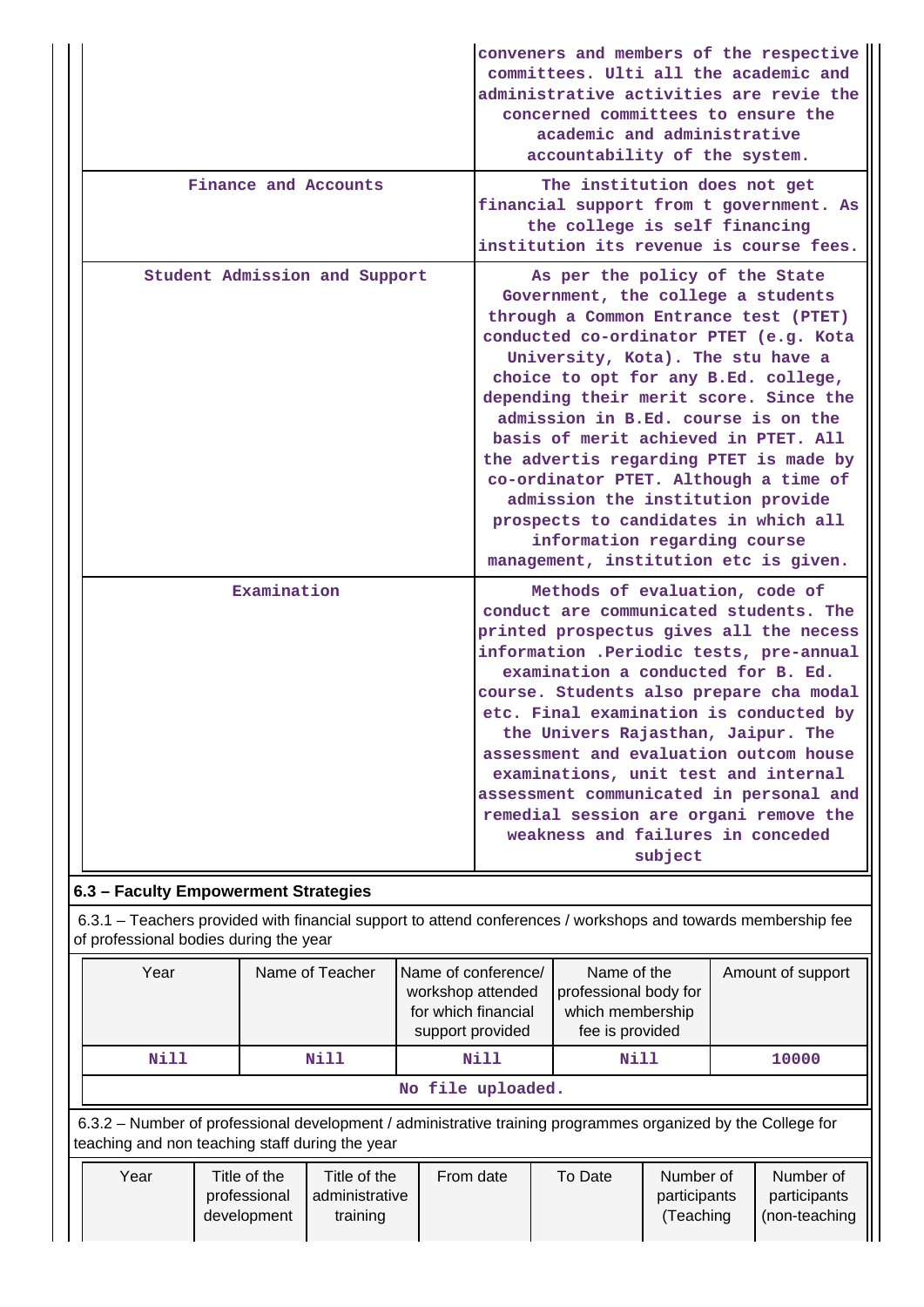|                                                                                                                                                                                            |                                                                                                                                                                                                                                                                                                                                                                                                                          | programme<br>programme<br>organised for<br>organised for<br>teaching staff<br>non-teaching<br>staff |                        |                               |              |            | staff)       |                 | staff)                                                                                                         |  |
|--------------------------------------------------------------------------------------------------------------------------------------------------------------------------------------------|--------------------------------------------------------------------------------------------------------------------------------------------------------------------------------------------------------------------------------------------------------------------------------------------------------------------------------------------------------------------------------------------------------------------------|-----------------------------------------------------------------------------------------------------|------------------------|-------------------------------|--------------|------------|--------------|-----------------|----------------------------------------------------------------------------------------------------------------|--|
| 2017                                                                                                                                                                                       | Yoga and<br>Skill Deve<br>lopment                                                                                                                                                                                                                                                                                                                                                                                        |                                                                                                     | <b>ICT</b><br>Training | 23/12/2017                    |              | 23/12/2017 | 14           |                 | $\overline{\mathbf{2}}$                                                                                        |  |
|                                                                                                                                                                                            | No file uploaded.                                                                                                                                                                                                                                                                                                                                                                                                        |                                                                                                     |                        |                               |              |            |              |                 |                                                                                                                |  |
| 6.3.3 - No. of teachers attending professional development programmes, viz., Orientation Programme, Refresher<br>Course, Short Term Course, Faculty Development Programmes during the year |                                                                                                                                                                                                                                                                                                                                                                                                                          |                                                                                                     |                        |                               |              |            |              |                 |                                                                                                                |  |
| Title of the<br>Number of teachers<br>professional<br>who attended<br>development<br>programme                                                                                             |                                                                                                                                                                                                                                                                                                                                                                                                                          |                                                                                                     | From Date              |                               | To date      |            | Duration     |                 |                                                                                                                |  |
| <b>NIL</b>                                                                                                                                                                                 |                                                                                                                                                                                                                                                                                                                                                                                                                          |                                                                                                     | Nill                   |                               | <b>Nill</b>  |            | <b>Nill</b>  |                 | $\mathbf 0$                                                                                                    |  |
|                                                                                                                                                                                            |                                                                                                                                                                                                                                                                                                                                                                                                                          |                                                                                                     |                        | No file uploaded.             |              |            |              |                 |                                                                                                                |  |
| 6.3.4 - Faculty and Staff recruitment (no. for permanent recruitment):                                                                                                                     |                                                                                                                                                                                                                                                                                                                                                                                                                          |                                                                                                     |                        |                               |              |            |              |                 |                                                                                                                |  |
|                                                                                                                                                                                            |                                                                                                                                                                                                                                                                                                                                                                                                                          | Teaching                                                                                            |                        |                               |              |            | Non-teaching |                 |                                                                                                                |  |
|                                                                                                                                                                                            | Permanent                                                                                                                                                                                                                                                                                                                                                                                                                |                                                                                                     | <b>Full Time</b>       |                               |              | Permanent  |              |                 | <b>Full Time</b>                                                                                               |  |
|                                                                                                                                                                                            | 16                                                                                                                                                                                                                                                                                                                                                                                                                       |                                                                                                     | 16                     |                               |              | 8          |              |                 | 8                                                                                                              |  |
| 6.3.5 - Welfare schemes for                                                                                                                                                                |                                                                                                                                                                                                                                                                                                                                                                                                                          |                                                                                                     |                        |                               |              |            |              |                 |                                                                                                                |  |
|                                                                                                                                                                                            | Teaching                                                                                                                                                                                                                                                                                                                                                                                                                 |                                                                                                     |                        | Non-teaching                  |              |            |              | <b>Students</b> |                                                                                                                |  |
|                                                                                                                                                                                            | YES                                                                                                                                                                                                                                                                                                                                                                                                                      |                                                                                                     |                        |                               | YES          |            |              | YES             |                                                                                                                |  |
| 6.4 - Financial Management and Resource Mobilization                                                                                                                                       |                                                                                                                                                                                                                                                                                                                                                                                                                          |                                                                                                     |                        |                               |              |            |              |                 |                                                                                                                |  |
| 6.4.1 - Institution conducts internal and external financial audits regularly (with in 100 words each)                                                                                     |                                                                                                                                                                                                                                                                                                                                                                                                                          |                                                                                                     |                        |                               |              |            |              |                 |                                                                                                                |  |
|                                                                                                                                                                                            | Yes college has regularly internal institution audits by IQAC and exiting.<br>College conducts both internal and external financial audits on regular basis.<br>College Management believes in continuous monitoring of financial aspects of<br>the college. Internal audit was conducted internal auditor appointed by<br>Colleges and The internal audit was conducted as reports were submitted to the<br>Management. |                                                                                                     |                        |                               |              |            |              |                 |                                                                                                                |  |
| year(not covered in Criterion III)                                                                                                                                                         |                                                                                                                                                                                                                                                                                                                                                                                                                          |                                                                                                     |                        |                               |              |            |              |                 | 6.4.2 - Funds / Grants received from management, non-government bodies, individuals, philanthropies during the |  |
|                                                                                                                                                                                            |                                                                                                                                                                                                                                                                                                                                                                                                                          | Name of the non government<br>funding agencies /individuals                                         |                        | Funds/ Grnats received in Rs. |              |            |              | Purpose         |                                                                                                                |  |
|                                                                                                                                                                                            | <b>NIL</b>                                                                                                                                                                                                                                                                                                                                                                                                               |                                                                                                     |                        |                               | $\mathbf{0}$ |            |              | 0               |                                                                                                                |  |
|                                                                                                                                                                                            |                                                                                                                                                                                                                                                                                                                                                                                                                          |                                                                                                     |                        | No file uploaded.             |              |            |              |                 |                                                                                                                |  |
| 6.4.3 - Total corpus fund generated                                                                                                                                                        |                                                                                                                                                                                                                                                                                                                                                                                                                          |                                                                                                     |                        |                               |              |            |              |                 |                                                                                                                |  |
|                                                                                                                                                                                            |                                                                                                                                                                                                                                                                                                                                                                                                                          |                                                                                                     |                        | $\mathbf 0$                   |              |            |              |                 |                                                                                                                |  |
| 6.5 - Internal Quality Assurance System                                                                                                                                                    |                                                                                                                                                                                                                                                                                                                                                                                                                          |                                                                                                     |                        |                               |              |            |              |                 |                                                                                                                |  |
| 6.5.1 - Whether Academic and Administrative Audit (AAA) has been done?                                                                                                                     |                                                                                                                                                                                                                                                                                                                                                                                                                          |                                                                                                     |                        |                               |              |            |              |                 |                                                                                                                |  |
| Audit Type                                                                                                                                                                                 |                                                                                                                                                                                                                                                                                                                                                                                                                          |                                                                                                     | External               |                               |              |            | Internal     |                 |                                                                                                                |  |
|                                                                                                                                                                                            |                                                                                                                                                                                                                                                                                                                                                                                                                          |                                                                                                     | Yes/No                 | Agency                        |              |            | Yes/No       |                 | Authority                                                                                                      |  |
| Academic                                                                                                                                                                                   |                                                                                                                                                                                                                                                                                                                                                                                                                          |                                                                                                     | Yes                    |                               | J. Kala      |            | Yes          |                 | IQAC                                                                                                           |  |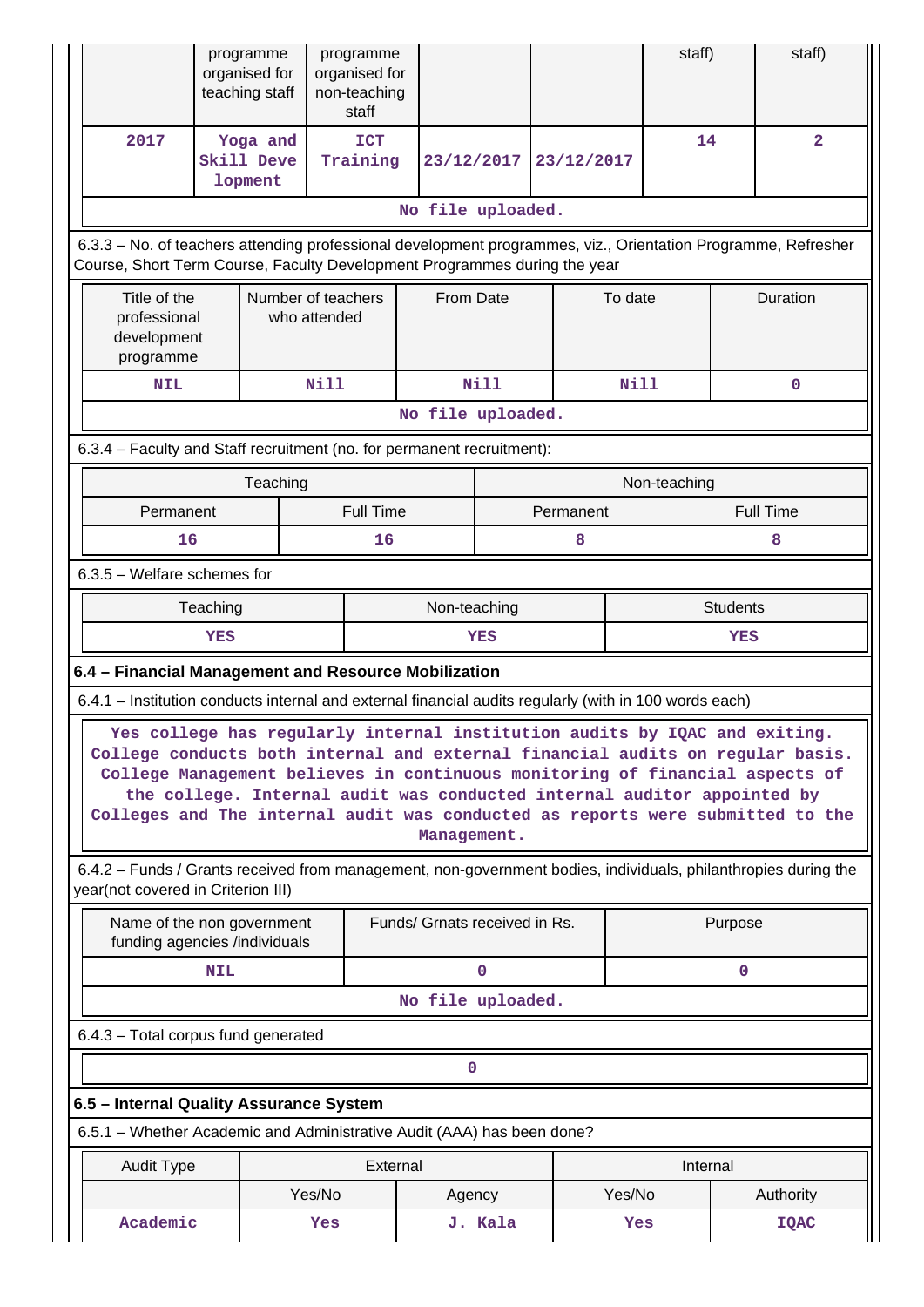| Associates                                                                                                                                                                                                                                               |                                                                                                                                                                                                                                                                                                                                                                                                                                                                                                     |                            |                      |             |                           |  |  |  |  |  |  |  |
|----------------------------------------------------------------------------------------------------------------------------------------------------------------------------------------------------------------------------------------------------------|-----------------------------------------------------------------------------------------------------------------------------------------------------------------------------------------------------------------------------------------------------------------------------------------------------------------------------------------------------------------------------------------------------------------------------------------------------------------------------------------------------|----------------------------|----------------------|-------------|---------------------------|--|--|--|--|--|--|--|
| Administrative                                                                                                                                                                                                                                           | Yes                                                                                                                                                                                                                                                                                                                                                                                                                                                                                                 | Associates                 | J. Kala              | Yes         | <b>IQAC</b>               |  |  |  |  |  |  |  |
|                                                                                                                                                                                                                                                          | 6.5.2 - Activities and support from the Parent - Teacher Association (at least three)                                                                                                                                                                                                                                                                                                                                                                                                               |                            |                      |             |                           |  |  |  |  |  |  |  |
| Parent Teacher Association (PTA) meeting are conducted. The feedback is<br>obtained from parents regarding the college and parents to discuss students<br>discipline, attendance, dress code and internal examinations.                                  |                                                                                                                                                                                                                                                                                                                                                                                                                                                                                                     |                            |                      |             |                           |  |  |  |  |  |  |  |
|                                                                                                                                                                                                                                                          | 6.5.3 – Development programmes for support staff (at least three)                                                                                                                                                                                                                                                                                                                                                                                                                                   |                            |                      |             |                           |  |  |  |  |  |  |  |
| Every year college encourage the faculty members to attend UGC sponsored<br>refresher courses and encourage the faculty members to attend national and<br>international seminars and college gives all expenditure to attend the seminars<br>to faculty. |                                                                                                                                                                                                                                                                                                                                                                                                                                                                                                     |                            |                      |             |                           |  |  |  |  |  |  |  |
|                                                                                                                                                                                                                                                          | 6.5.4 – Post Accreditation initiative(s) (mention at least three)                                                                                                                                                                                                                                                                                                                                                                                                                                   |                            |                      |             |                           |  |  |  |  |  |  |  |
| 6.5.5 - Internal Quality Assurance System Details                                                                                                                                                                                                        | The future plan of the institution for providing community orientatio students<br>is to adopt a village include "Chomu". The main activities in village taken up<br>will include:- Conducting literacy campaigns, a) empowerment programme through<br>a tailoring center and b) Subscribing supplying newspapers and magazines to the<br>adopted villages. The institute is also planning to tie up with Red Cross<br>Society in near future. We trying for the tie up for the blood donation camp. |                            |                      |             |                           |  |  |  |  |  |  |  |
|                                                                                                                                                                                                                                                          | a) Submission of Data for AISHE portal                                                                                                                                                                                                                                                                                                                                                                                                                                                              |                            |                      | Yes         |                           |  |  |  |  |  |  |  |
|                                                                                                                                                                                                                                                          | b) Participation in NIRF                                                                                                                                                                                                                                                                                                                                                                                                                                                                            |                            |                      | Yes         |                           |  |  |  |  |  |  |  |
|                                                                                                                                                                                                                                                          | c)ISO certification                                                                                                                                                                                                                                                                                                                                                                                                                                                                                 |                            |                      | Yes         |                           |  |  |  |  |  |  |  |
|                                                                                                                                                                                                                                                          | d)NBA or any other quality audit                                                                                                                                                                                                                                                                                                                                                                                                                                                                    |                            |                      | Yes         |                           |  |  |  |  |  |  |  |
|                                                                                                                                                                                                                                                          | 6.5.6 – Number of Quality Initiatives undertaken during the year                                                                                                                                                                                                                                                                                                                                                                                                                                    |                            |                      |             |                           |  |  |  |  |  |  |  |
| Year                                                                                                                                                                                                                                                     | Name of quality<br>initiative by IQAC                                                                                                                                                                                                                                                                                                                                                                                                                                                               | Date of<br>conducting IQAC | <b>Duration From</b> | Duration To | Number of<br>participants |  |  |  |  |  |  |  |
| 2017                                                                                                                                                                                                                                                     | Admission<br>and IQAC<br>Members                                                                                                                                                                                                                                                                                                                                                                                                                                                                    | 04/07/2017                 | 04/07/2017           | 04/07/2017  | 19                        |  |  |  |  |  |  |  |
| 2017                                                                                                                                                                                                                                                     | MТ<br>Programme                                                                                                                                                                                                                                                                                                                                                                                                                                                                                     | 13/09/2017                 | 13/09/2017           | 13/09/2017  | 19                        |  |  |  |  |  |  |  |
| 2018                                                                                                                                                                                                                                                     | Education<br>Tour and<br>Sport Week                                                                                                                                                                                                                                                                                                                                                                                                                                                                 | 05/01/2018                 | 05/01/2018           | 05/01/2018  | 19                        |  |  |  |  |  |  |  |
| 2018<br>19<br>Culture<br>02/04/2018<br>02/04/2018<br>02/04/2018<br>week and<br>SUPW camp                                                                                                                                                                 |                                                                                                                                                                                                                                                                                                                                                                                                                                                                                                     |                            |                      |             |                           |  |  |  |  |  |  |  |
| 2018                                                                                                                                                                                                                                                     | Internal<br>Exam and<br>Audit                                                                                                                                                                                                                                                                                                                                                                                                                                                                       | 01/06/2018                 | 01/06/2018           | 01/06/2018  | 19                        |  |  |  |  |  |  |  |
|                                                                                                                                                                                                                                                          |                                                                                                                                                                                                                                                                                                                                                                                                                                                                                                     |                            | No file uploaded.    |             |                           |  |  |  |  |  |  |  |
|                                                                                                                                                                                                                                                          | <b>CRITERION VII - INSTITUTIONAL VALUES AND BEST PRACTICES</b>                                                                                                                                                                                                                                                                                                                                                                                                                                      |                            |                      |             |                           |  |  |  |  |  |  |  |
|                                                                                                                                                                                                                                                          | 7.1 - Institutional Values and Social Responsibilities                                                                                                                                                                                                                                                                                                                                                                                                                                              |                            |                      |             |                           |  |  |  |  |  |  |  |
| year)                                                                                                                                                                                                                                                    | 7.1.1 – Gender Equity (Number of gender equity promotion programmes organized by the institution during the                                                                                                                                                                                                                                                                                                                                                                                         |                            |                      |             |                           |  |  |  |  |  |  |  |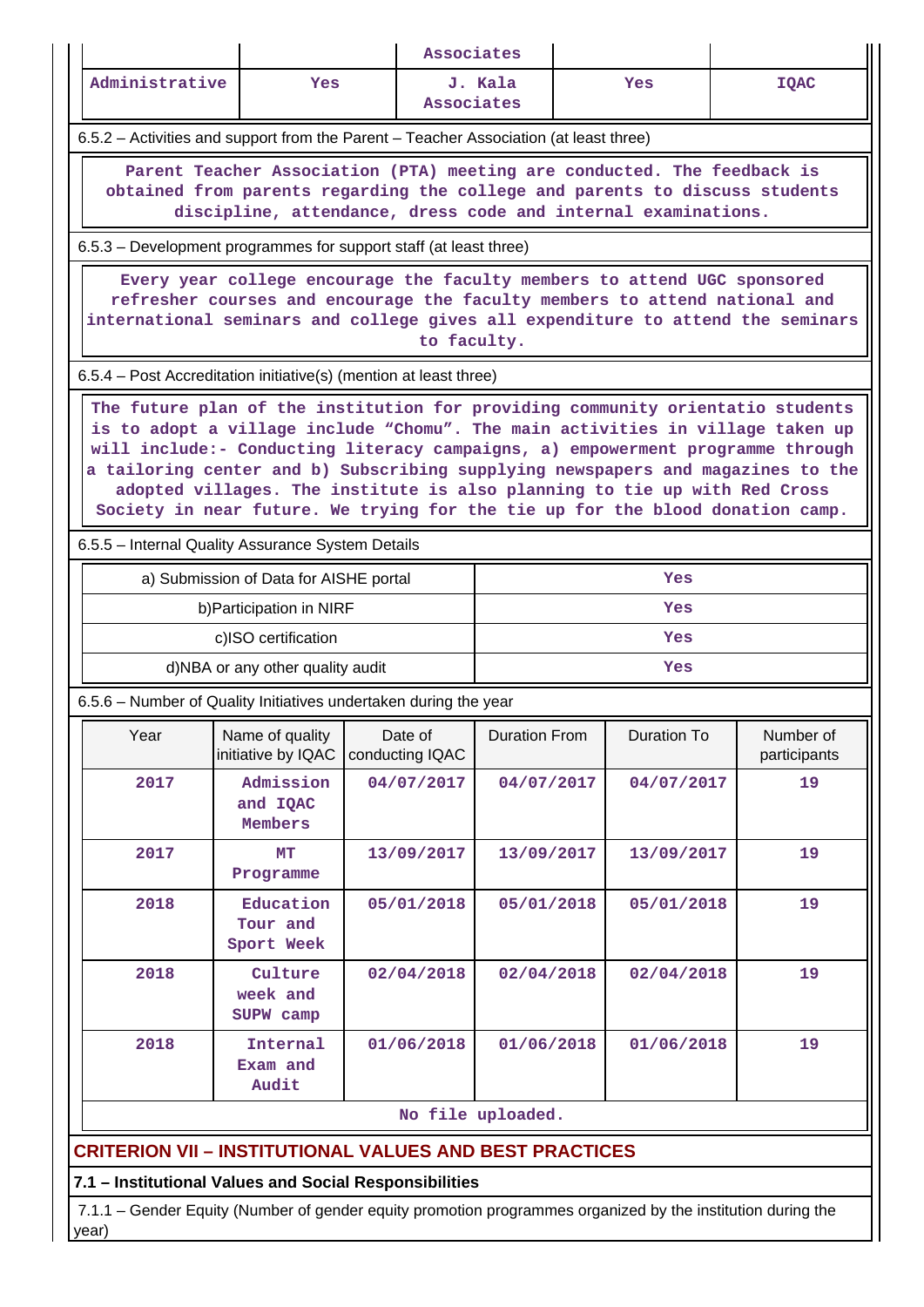| Title of the<br>programme                                                                                                                                                                                                                            |                                                                                                                                                                                                                                                                                                                                                                                                                                                                                                 | Period from                                                                                       |                      | Period To           |                                    | <b>Number of Participants</b> |                       |                                                                           |                                                     |  |  |
|------------------------------------------------------------------------------------------------------------------------------------------------------------------------------------------------------------------------------------------------------|-------------------------------------------------------------------------------------------------------------------------------------------------------------------------------------------------------------------------------------------------------------------------------------------------------------------------------------------------------------------------------------------------------------------------------------------------------------------------------------------------|---------------------------------------------------------------------------------------------------|----------------------|---------------------|------------------------------------|-------------------------------|-----------------------|---------------------------------------------------------------------------|-----------------------------------------------------|--|--|
|                                                                                                                                                                                                                                                      |                                                                                                                                                                                                                                                                                                                                                                                                                                                                                                 |                                                                                                   |                      |                     |                                    | Female                        |                       |                                                                           | Male                                                |  |  |
|                                                                                                                                                                                                                                                      | Women Day<br>08/03/2018                                                                                                                                                                                                                                                                                                                                                                                                                                                                         |                                                                                                   |                      |                     | 08/03/2018<br>45                   |                               |                       |                                                                           | 50                                                  |  |  |
|                                                                                                                                                                                                                                                      | 7.1.2 - Environmental Consciousness and Sustainability/Alternate Energy initiatives such as:                                                                                                                                                                                                                                                                                                                                                                                                    |                                                                                                   |                      |                     |                                    |                               |                       |                                                                           |                                                     |  |  |
| Percentage of power requirement of the University met by the renewable energy sources                                                                                                                                                                |                                                                                                                                                                                                                                                                                                                                                                                                                                                                                                 |                                                                                                   |                      |                     |                                    |                               |                       |                                                                           |                                                     |  |  |
| Plantation Prgoramme, Eco Club organised a lecture for environment development.<br>7.1.3 - Differently abled (Divyangjan) friendliness                                                                                                               |                                                                                                                                                                                                                                                                                                                                                                                                                                                                                                 |                                                                                                   |                      |                     |                                    |                               |                       |                                                                           |                                                     |  |  |
|                                                                                                                                                                                                                                                      |                                                                                                                                                                                                                                                                                                                                                                                                                                                                                                 |                                                                                                   |                      |                     |                                    |                               |                       |                                                                           |                                                     |  |  |
| Item facilities<br>Yes/No<br>Number of beneficiaries                                                                                                                                                                                                 |                                                                                                                                                                                                                                                                                                                                                                                                                                                                                                 |                                                                                                   |                      |                     |                                    |                               |                       |                                                                           |                                                     |  |  |
| Physical facilities<br>203<br>Yes                                                                                                                                                                                                                    |                                                                                                                                                                                                                                                                                                                                                                                                                                                                                                 |                                                                                                   |                      |                     |                                    |                               |                       |                                                                           |                                                     |  |  |
|                                                                                                                                                                                                                                                      | Ramp/Rails                                                                                                                                                                                                                                                                                                                                                                                                                                                                                      |                                                                                                   |                      |                     | Yes                                |                               |                       | 1                                                                         |                                                     |  |  |
|                                                                                                                                                                                                                                                      | <b>Rest Rooms</b>                                                                                                                                                                                                                                                                                                                                                                                                                                                                               |                                                                                                   |                      |                     | Yes                                |                               |                       | 3                                                                         |                                                     |  |  |
|                                                                                                                                                                                                                                                      | 7.1.4 - Inclusion and Situatedness                                                                                                                                                                                                                                                                                                                                                                                                                                                              |                                                                                                   |                      |                     |                                    |                               |                       |                                                                           |                                                     |  |  |
| Year                                                                                                                                                                                                                                                 | Number of<br>initiatives to<br>address<br>locational<br>advantages<br>and disadva<br>ntages                                                                                                                                                                                                                                                                                                                                                                                                     | Number of<br>initiatives<br>taken to<br>engage with<br>and<br>contribute to<br>local<br>community |                      | Date                | <b>Duration</b>                    |                               | Name of<br>initiative | <b>Issues</b><br>addressed                                                | Number of<br>participating<br>students<br>and staff |  |  |
| <b>Nill</b>                                                                                                                                                                                                                                          | <b>Nill</b>                                                                                                                                                                                                                                                                                                                                                                                                                                                                                     | <b>Nill</b>                                                                                       |                      | <b>Nill</b>         | <b>Nill</b>                        |                               | <b>NIL</b>            | <b>NIL</b>                                                                | Nill                                                |  |  |
|                                                                                                                                                                                                                                                      |                                                                                                                                                                                                                                                                                                                                                                                                                                                                                                 |                                                                                                   |                      |                     | No file uploaded.                  |                               |                       |                                                                           |                                                     |  |  |
|                                                                                                                                                                                                                                                      | 7.1.5 - Human Values and Professional Ethics Code of conduct (handbooks) for various stakeholders                                                                                                                                                                                                                                                                                                                                                                                               |                                                                                                   |                      |                     |                                    |                               |                       |                                                                           |                                                     |  |  |
|                                                                                                                                                                                                                                                      | <b>Title</b>                                                                                                                                                                                                                                                                                                                                                                                                                                                                                    |                                                                                                   |                      | Date of publication |                                    |                               |                       | Follow up(max 100 words)                                                  |                                                     |  |  |
|                                                                                                                                                                                                                                                      |                                                                                                                                                                                                                                                                                                                                                                                                                                                                                                 |                                                                                                   |                      |                     | No Data Entered/Not Applicable !!! |                               |                       |                                                                           |                                                     |  |  |
|                                                                                                                                                                                                                                                      | 7.1.6 - Activities conducted for promotion of universal Values and Ethics                                                                                                                                                                                                                                                                                                                                                                                                                       |                                                                                                   |                      |                     |                                    |                               |                       |                                                                           |                                                     |  |  |
|                                                                                                                                                                                                                                                      | Activity                                                                                                                                                                                                                                                                                                                                                                                                                                                                                        |                                                                                                   | <b>Duration From</b> |                     |                                    | <b>Duration To</b>            |                       | Number of participants                                                    |                                                     |  |  |
|                                                                                                                                                                                                                                                      | $\mathbf 0$                                                                                                                                                                                                                                                                                                                                                                                                                                                                                     |                                                                                                   | Nil                  | Nil                 |                                    |                               | Nil                   |                                                                           |                                                     |  |  |
|                                                                                                                                                                                                                                                      |                                                                                                                                                                                                                                                                                                                                                                                                                                                                                                 |                                                                                                   |                      |                     | No file uploaded.                  |                               |                       |                                                                           |                                                     |  |  |
|                                                                                                                                                                                                                                                      | 7.1.7 - Initiatives taken by the institution to make the campus eco-friendly (at least five)                                                                                                                                                                                                                                                                                                                                                                                                    |                                                                                                   |                      |                     |                                    |                               |                       |                                                                           |                                                     |  |  |
| College organization rally on environmental awareness was conducted i nearby<br>chomu. Plantation Prgoramme, Eco Club organised a lecture f environmental<br>development. We have lush green campus. Use carry nat friendly bags no plastic<br>bags. |                                                                                                                                                                                                                                                                                                                                                                                                                                                                                                 |                                                                                                   |                      |                     |                                    |                               |                       |                                                                           |                                                     |  |  |
| 7.2 - Best Practices                                                                                                                                                                                                                                 |                                                                                                                                                                                                                                                                                                                                                                                                                                                                                                 |                                                                                                   |                      |                     |                                    |                               |                       |                                                                           |                                                     |  |  |
|                                                                                                                                                                                                                                                      | 7.2.1 – Describe at least two institutional best practices                                                                                                                                                                                                                                                                                                                                                                                                                                      |                                                                                                   |                      |                     |                                    |                               |                       |                                                                           |                                                     |  |  |
|                                                                                                                                                                                                                                                      | To provide better guidance and support to the students need to provide teachers<br>to build the overall personalty of the students, who can contribute to nation<br>building activities. To improve their effectiveness as teachers and mentors To<br>ensure effective teaching learning students are actively involved in the<br>teaching learning process. Monthly attendance of the students is intimated to<br>the students and their parents. On the basis of low attendance, students are |                                                                                                   |                      |                     |                                    |                               |                       | detained from appearing in examination (at the end of the semester). Each |                                                     |  |  |